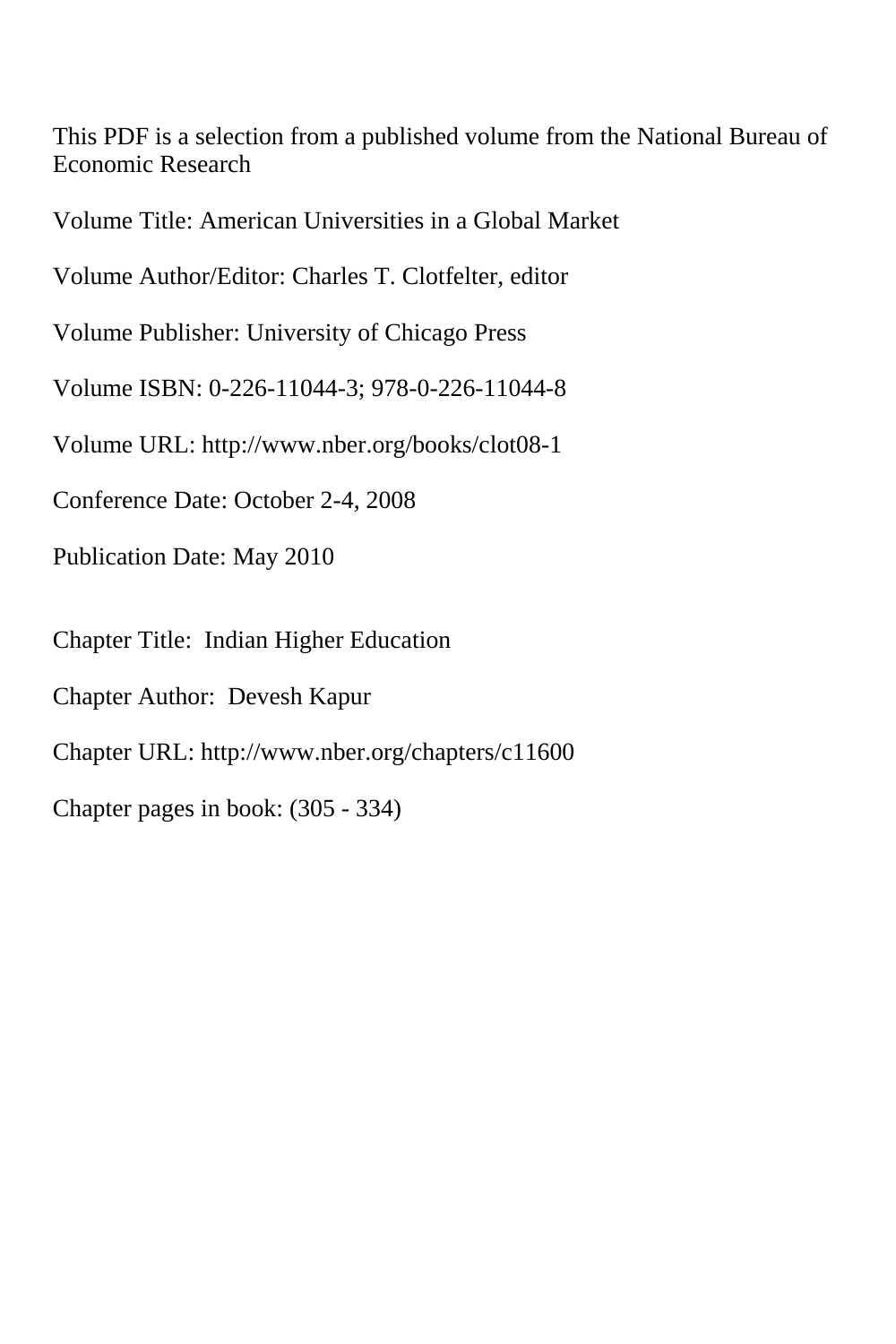# **Indian Higher Education**

Devesh Kapur

#### **9.1 Introduction**

If physical capital—its growth and distribution—was central to debates on economic development in the twentieth century, human capital increasingly occupies center stage (Kapur and Crowley 2008). While much of the attention has been on primary education, tertiary education is increasingly receiving greater attention. However, the very promise of higher education for developing countries is also making this a politically contentious issue. Because universities influence the minds of young adults, they have always been sites of politics. Increasingly, however, a growing awareness of the distributional implications of higher education has led to issues of access and financing becoming more salient (often at the expense of quality). Many of the underlying handicaps faced by students from lower socioeconomic groups appear to occur much earlier in the life cycle—at the primary and secondary school level—but policies to overcome these handicaps seem to be more politically expeditious in higher education. Unsurprisingly, the attention to higher education in developing countries has focused mainly on its economic effects, especially its links with labor markets. However, there is little understanding about the how the impact of higher education is mediated by the type of education and its beneficiaries.

The paper first outlines the principal characteristics of Indian higher education and its recent rapid growth, especially the number of students and

Devesh Kapur is director of the Center for Advanced Study of India and Madan Lal Sobti Associate Professor for the Study of Contemporary India at the University of Pennsylvania.

I am grateful to Arvind Pangariya and other discussants at the conference for their comments and suggestions. I am especially grateful to Charles Clotfelter for his detailed comments. Ritu Kamal and Arjun Raychaudhuri provided excellent research assistance.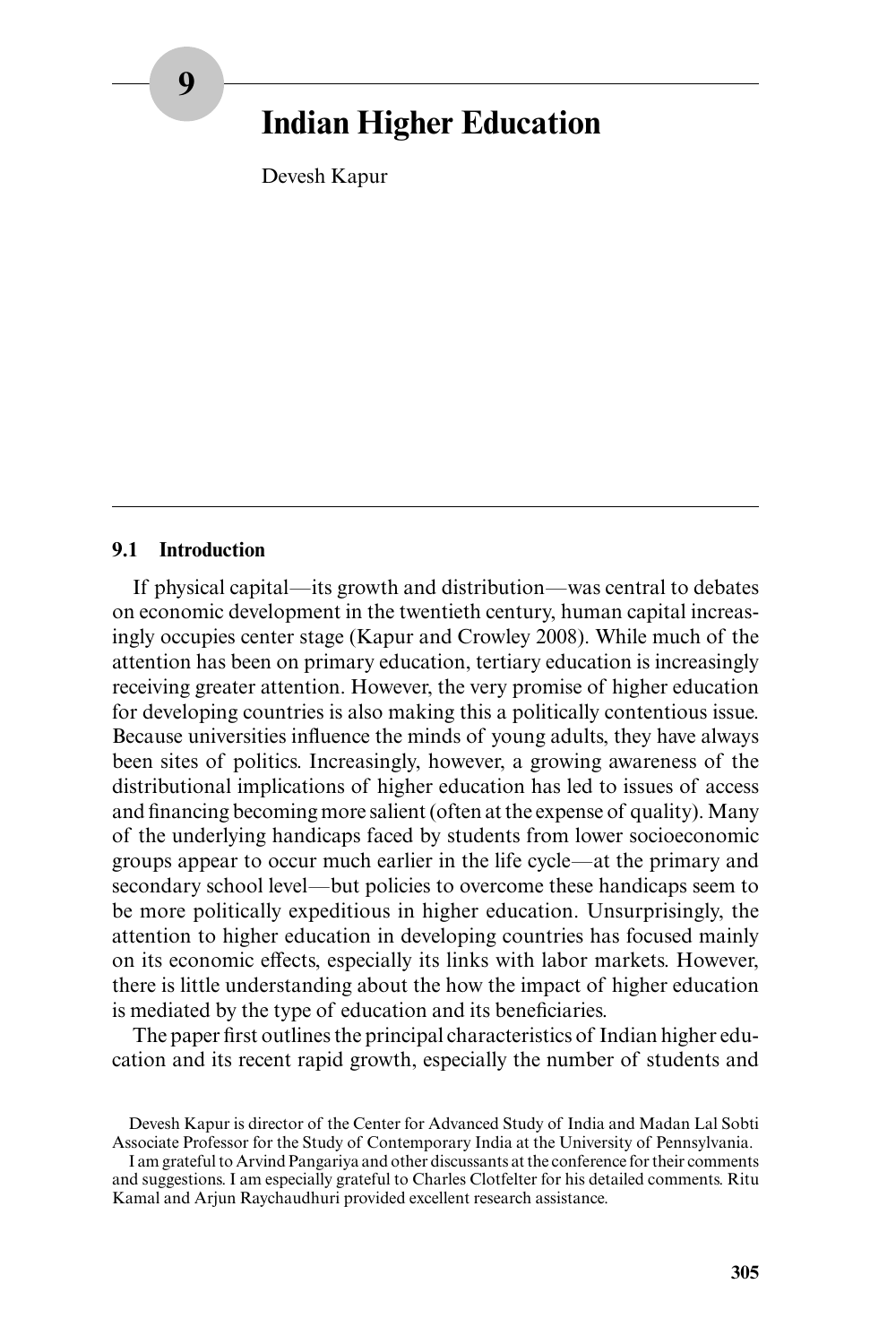institutions, the fields of study, and the sources of supply. The next section focuses on the key challenges facing Indian higher education resulting from a massive increase in the demand for higher education. What are the specific fields of higher education for this growing demand, and how is it being met? It then analyzes two key questions: why, despite India's robust growth and a legacy of one of the better higher education systems in developing countries, has quality deteriorated so markedly? And, second, if quality is indeed poor, then why is this not manifestly handicapping India's rapid growth? It concludes with some questions on possible nonlabor market effects of the current structure of Indian higher education.

#### **9.2 Growth**

The past quarter century has seen a massive expansion in higher education worldwide and especially in developing countries, reflecting shifting demographics, changing economic structures, and significant improvements in access to primary and secondary education. Tertiary education is a rapidly growing service sector, enrolling more than 80 million students worldwide and employing about 3.5 million people. Demand pressures have been acute, the result of a population bulge in the relevant age group, increasing enrollment in secondary education, increasing incomes (and with it the capacity to pay), and rising wage premiums accruing from higher education. Meeting this escalating demand has placed public systems and resources under severe strain. And because this demand group is more urban and vocal, it also poses major political challenges.

As countries and university systems strain under the pressure of increasing demand, new supply responses are rapidly changing the higher education landscape in most countries. The financing, provision, and regulation of higher education are witnessing two major shifts. The first is from pure public to private and mixed systems; the second is a shift from provision and regulation that has traditionally been purely domestic to greater international influence. These trends broadly mimic what has been occurring in almost all aspects of the economy. This is true in India as well—but, if anything, the trend toward the private provision of higher education is even greater.

#### 9.2.1 Indian Higher Education: Basic Facts and Trends

In 1950 to 1951 India had twenty- seven universities, which included 370 colleges for general education and 208 colleges for professional education (engineering, medicine, education). The system has grown rapidly, especially since the mid- 1980s, with student enrollment growing at about 5 percent annually over the past two decades. This growth is about two- and- half times the population growth rate and results from both a population bulge in lower age cohorts as well as increased demand for higher education. The gross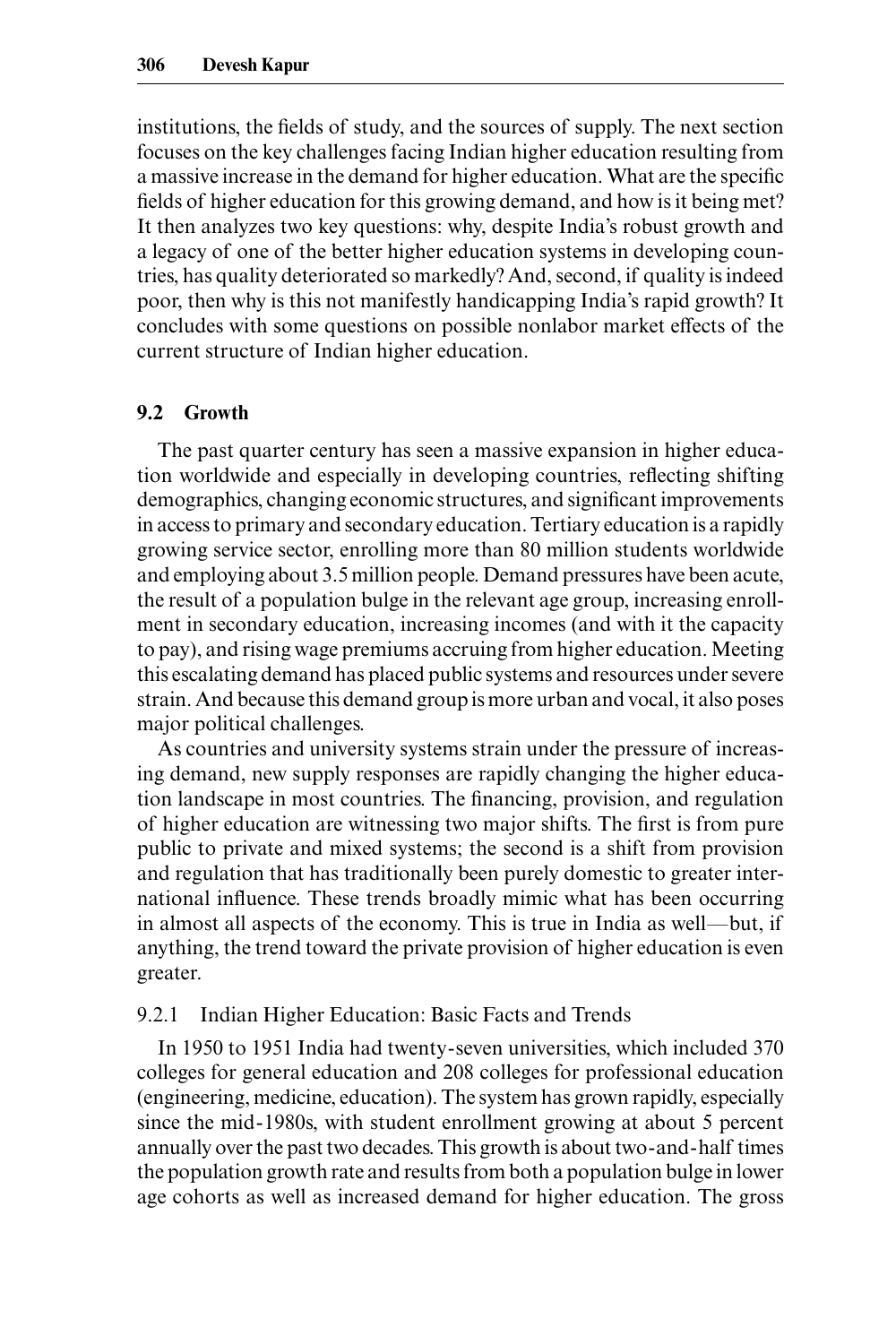enrollment ratio in higher education is approximately 11 percent of the age cohort with women constituting about 40 percent of enrollments.

By end 2008, India had 449 universities—265 state universities, 25 central universities, 121 deemed-to-be universities (also known as "deemed universities"), 33 institutes of national importance established under Central Legislation and 5 institutions established under legislations by various state legislations.<sup>1</sup> In addition, there were 22,064 colleges. At the beginning of the academic year 2008 to 2009, the total number of students enrolled in universities and colleges was about 12.4 million. Of this 1.6 million (13 percent) were enrolled in university departments and 10.8 million (87 percent) in affiliated colleges. Women comprised 40.5 percent of total enrolment.

The number of doctoral degrees awarded by various universities in 2006 was 20,131. Out of the total number of doctoral degrees awarded, faculties of arts had the highest proportion followed by the faculties of science. These two faculties together accounted for over 70 percent of the total number of doctoral degree awarded. In contrast, the number of engineering PhDs is about a thousand—less than one per engineering college. The number of faculty was about half million, of which 16 percent was in universities and the rest in the affiliated teaching colleges.

The bulk of students (nearly two- thirds) are enrolled in arts and science, with another one-sixth in commerce/management. Recent growth has been much greater in technical education (engineering, management, pharmacy) and professional education (medicine, teacher training, and law), as well as in private vocational courses catering especially to the information technology (IT) sector (table 9.1). The private sector has accounted for the bulk of recent supply as cash- strapped state governments have virtually ceased to expand the list of government aided institutions, thereby increasing the percentage of "self-financed" or "private unaided institutions," most noticeably in professional and technical education (Agarwal 2006; Kapur and Mehta 2007). The vast majority of these, however, are affiliated to public universities whose role is increasingly an affiliation and degree granting one rather than teaching or research. Consequently, enrollment at public universities is still almost a hundred fold that of private universities, principally because of onerous entry regulations on the latter.

These private institutions are helping to meet the growing demand that the public sector cannot. Private institutions are less subject to political instabilities and day- to- day political pressures that often bedevil public institutions in developing countries. They are also more nimble and able to respond to changes in demands from employers and labor markets. Yet despite these positives, these institutions are of highly variable—and

<sup>1.</sup> Deemed- to- be- universities are an institutional innovation that may be *sui generis* to India. These institutions have narrow domains but can grant degrees. The original criterion was that they should be engaged in research and teaching in chosen fields of specialization that were innovative and of very high standards.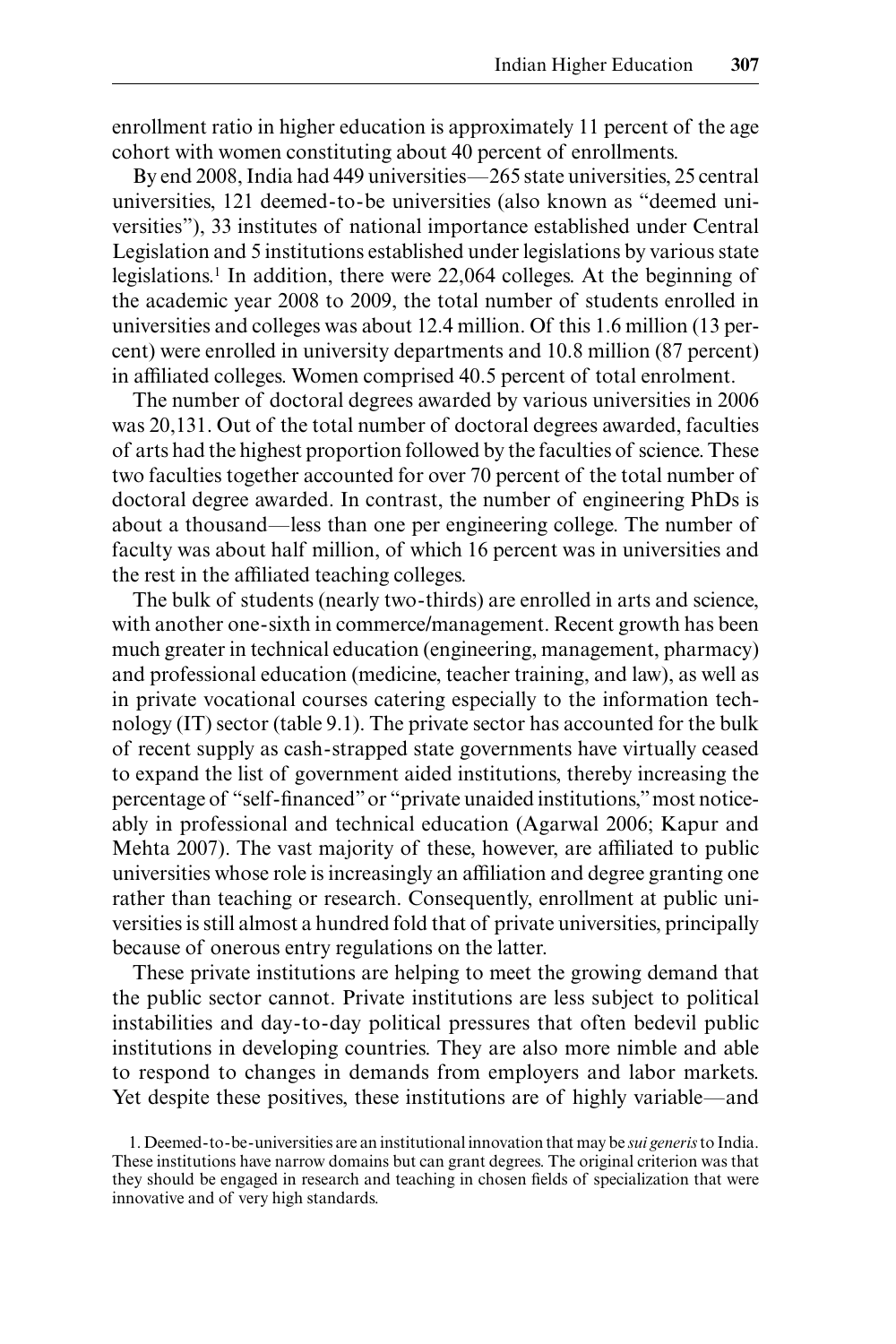|                                          | No. of students | No. of Institutions |
|------------------------------------------|-----------------|---------------------|
| Engineering (degree)                     | 627,082         | 1,617               |
| Engineering (diploma)                    | 333,296         | 1,403               |
| <b>Business Management</b>               | 104,084         | 1,150               |
| Master's in Computer Applications        | 56,004          | 999                 |
| Hotel Management and Catering Technology | 5,229           | 80                  |
| Pharmacy                                 | 44.476          | 736                 |
| Architecture                             | 4,707           | 116                 |
| Fine Arts                                | 650             | 9                   |

**Table 9.1 Higher education in India: technical education intake capacity**

*Source:* Government of India, Ministry of Human Resource Development. Data are from July 31, 2007.

often dubious—quality. They are mostly teaching shops, and very rarely knowledge- producing institutions. Although most private provision occurs domestically, there is a small but growing trend toward international private provision.

The public- sector supply, which has been stagnant since the early 1980s, is, however, poised for significant expansion if the targets announced for the XI plan (2007–2008 to 2011–2012) come to pass. It has targeted a gross enrollment ratio (GER) of 15 percent (21 million students), implying an annual growth rate of nearly 9 percent or an additional enrolment of 870,000 students in universities and about 6 million in colleges in the next five years. To this end, the central government intends setting up and funding thirty new central universities across the country, has ambitious plans in "technical education," and intends supporting state governments to set up colleges in the 340 districts that have extremely low college enrolments.<sup>2</sup> In December 2008, the Indian parliament passed a bill establishing a science and engineering research board (SERB) to serve as the apex research agency for planning and supporting research. Ideally, such a body would identify research priorities and then fund researchers (and their institutions) through a competitive grant process. A host of funding initiatives has also been announced that follow the student instead of the institution.<sup>3</sup> By providing merit scholarships to 2 percent of total students in higher education, the government hopes that universities will have an incentive to compete and attract students

2. This includes setting up eight (new) India institutes of technology (IITs), seven India institutes of management (IIMs), five India institutes of science and engineering research (IIS-ERs), two schools of planning and architecture (SPAs), ten national institutes of technology (NITs), twenty India institutes of information technology (IIITs), and fifty centers for training and research in frontier areas.

3. Schemes under the Innovation in Science Pursuit for Inspired Research (INSPIRE) launched in XI Plan include (a) Scheme for Early Attraction of Talents for Science (SEATS), (b) Scholarships for Higher Education (SHE), (c) Assured Opportunity for Research Careers (AORC).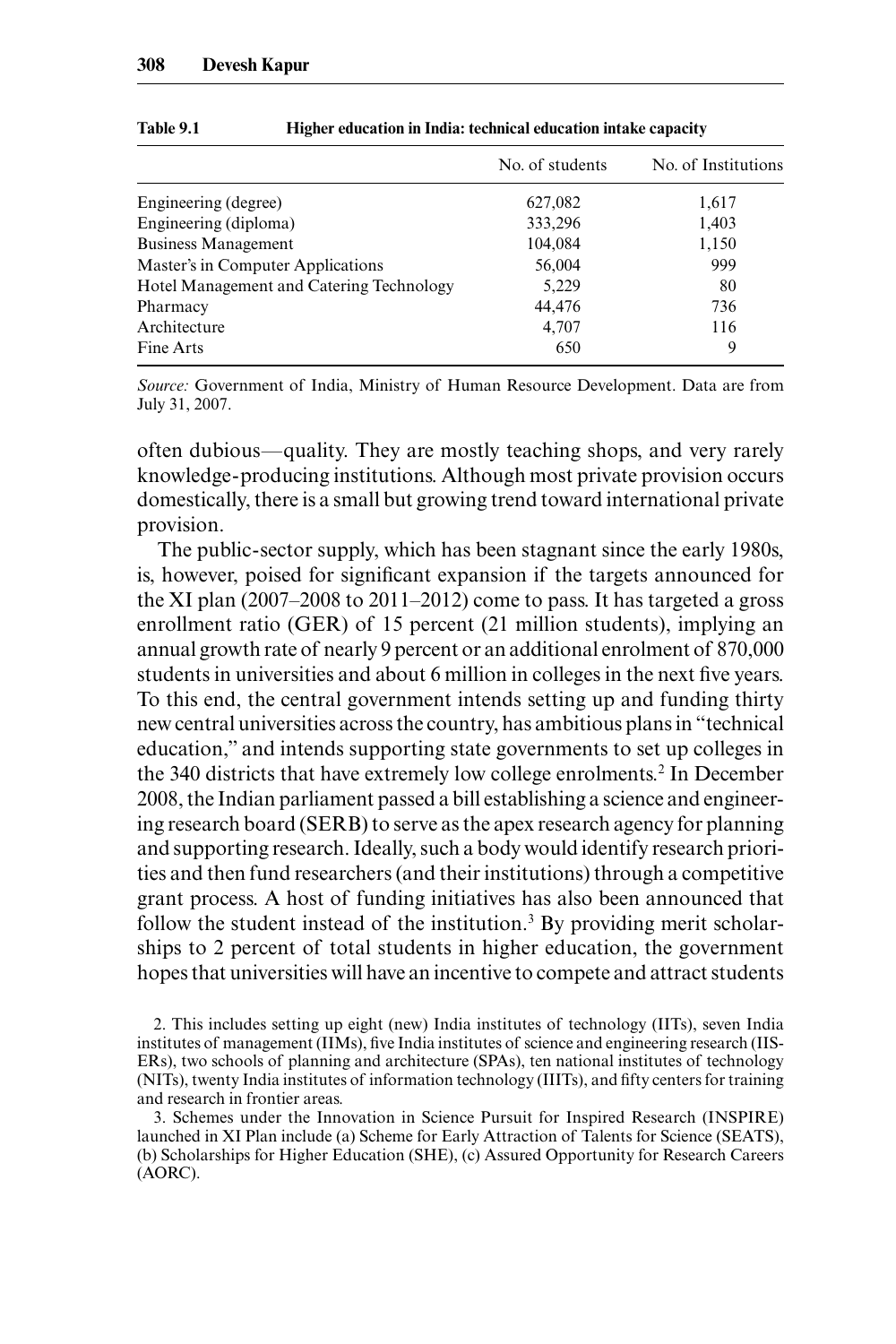rather than have all their costs covered. And in order to increase the pool from which universities will be able to draw students, in late 2008, the Indian government announced a new \$5 billion program to boost secondary school enrolment from just above half to 75 percent within five years.<sup>4</sup>

### **9.3 Quality**

The prevailing view regarding higher education in India is discouraging: by most quality indicators, Indian bachelor's, master's, and PhD programs are lagging behind domestic demand in terms of required quality of graduates. There are numerous studies that detail both the need for better higher education in the country and the challenges in recruiting a scientifically competent workforce. According to the prime minister, the Indian university system "is, in many parts, in a state of disrepair . . . In almost half the districts [340] in the country, higher education enrolments are abysmally low, almost two- third of our universities and 90 per cent of our colleges are rated as below average on quality parameters . . . Its erstwhile Human Resources Development (HRD) Minister (who is responsible for higher education), called higher education the 'sick child of education.'5

Various indicators employed to study the quality of higher education in India, such as research output, infrastructure, and placement of graduates, point to the need for reform in the higher education public and private sector. In the Times Higher Education World University Rankings 2008, of the top 200 universities, two were Indian: the Indian Institute of Technology, Delhi, and the Indian Institute of Technology, Bombay.<sup>6</sup> And the Academic Rankings of World Universities by Shanghai Jiao Tong University ranked only two Indian universities in the top 500 (Indian Institute of Technology, Kharagpur and the Indian Institute of Science, Bangalore, both between 303 and 401).<sup>7</sup> Note that even the handful included in these rankings is dominated by engineering- and technology-specific institutions, a sorry testament to the extreme weakness of broad- based universities in the country.

In science and engineering, the part of Indian higher education that has grown most rapidly in recent years, India produced three times more graduates than the United States in 2006 (table 9.2). Various industry surveys

4. The program called the *Rashtriya Madhyamik Shiksha Abhiyan* aims at providing additional enrollment of 3.2 million through strengthening of about 44,000 secondary schools and opening 11,188 new secondary schools and appointment of 179,000 additional teachers and construction of 88,500 classrooms.

5. Prime Minister Manmohan Singh's address at the 150th Anniversary Function of University of Mumbai, June 22, 2007, http://pmindia.nic.in/lspeech.asp?id=555; Arjun Singh, cited in http://inhome.rediff.com/news/2007/oct/10arjun.htm.

6. Data available at http:/ / www.timeshighereducation.co.uk/ hybrid.asp?typeCode-243& pubCode=1.

7. Data available at http://www.arwu.org/rank2008/EN2008.htm.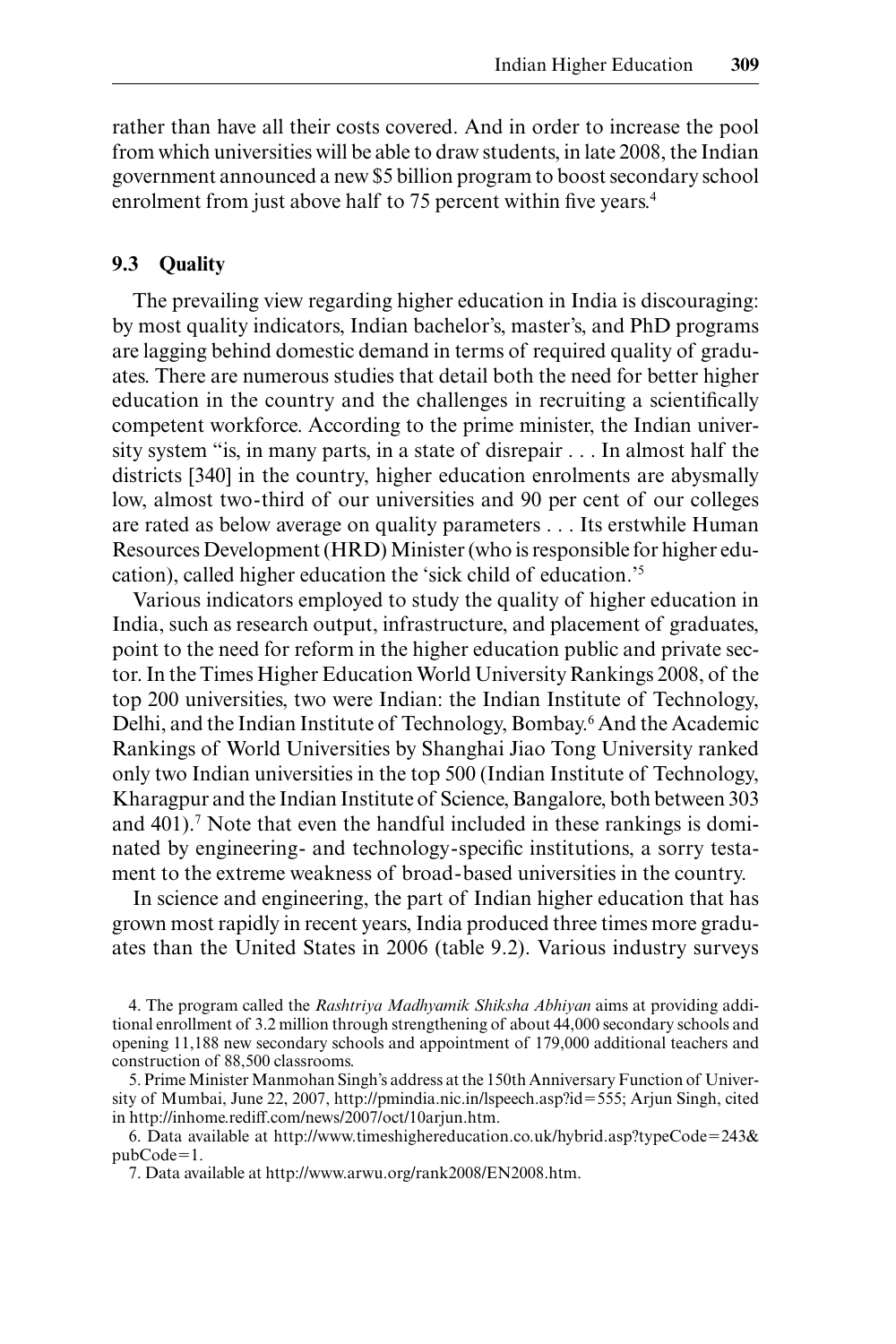| India<br>(2006) | China<br>(2003) | <b>United States</b><br>(2006) |
|-----------------|-----------------|--------------------------------|
| 237,000         | 351,500         | 74,200                         |
| 20,000          | 35,000          | 39,000                         |
|                 |                 |                                |
| 5,500           | 32,000          | 14,200                         |
| 1,000           | 4,300           | 8,400                          |
| 6,500           | 36,300          | 22,600                         |
| 8.4             | 10              | 52.6                           |
| 0.4             | 1.2             | 11.3                           |
| 214             | 272             | 246                            |
| 1,511           | n.a.            | $4,314^a$                      |
| 67,000          | n.a.            | 26,700                         |
| 12,774          | 60,067          | 211,233                        |
|                 |                 |                                |

**Table 9.2 Science and engineering higher education in China, India, and the United States**

*Sources:* Banerjee and Muley (2007). For China, data taken from Vivek Wadhwa, Duke Outsourcing Study: Empirical Comparison of Engineering Graduates in the U.S., China, and India, 2005.

*Notes:* Data are from most recent year available.

a Taken from http://nces.ed.gov/programs/coe/2008/analysis/sa\_table.asp?tableID-1053.

indicate that about a fifth of these are of comparable standards to their U.S. counterparts. The contrast is most stark in the number of PhDs. Between 1985 and 2002, the ratio of the number of PhDs to bachelors degrees in India dropped from 2.2 percent to just 0.66 percent, while it doubled in the United States from 4.1 percent to 8.4 percent (table 9.3). The annual number of PhD engineers produced in India around 2005 was about half per engineering school per year.

The contrast with China is stark. In the last two decades, the number of PhDs in science and engineering (S&E) in India increased by around 50 percent (from 4,007 in 1985 to 6,318 in 2003), whereas in China, the numbers increased from a tiny 125 in 1985 to 12,238 in 2003 and 14,858 in 2004 (see figure 9.1). According to one analysis, in 1990, publications from India were about 50 percent more than China. Over the next fifteen years, publications from India increased 40 percent. The increase from China was nearly sixfold, a number more than double compared to India (see figure 9.2).

The problems are even more acute in the social sciences. The number of PhDs produced by India's premier economics faculty—Delhi School of Economics—has dropped from about 4.5 a year in the 1970s and 1990s to barely 1.5 a year in this decade. This is despite the fact that the number of economics departments in Indian universities grew from 72 in 1971 to 119 in 2001. As a recent official review of Indian social sciences put it, "an even more serious problem [than funding] is the severe, and increasing, shortage, of qualified researchers. Even research institutes and universities that have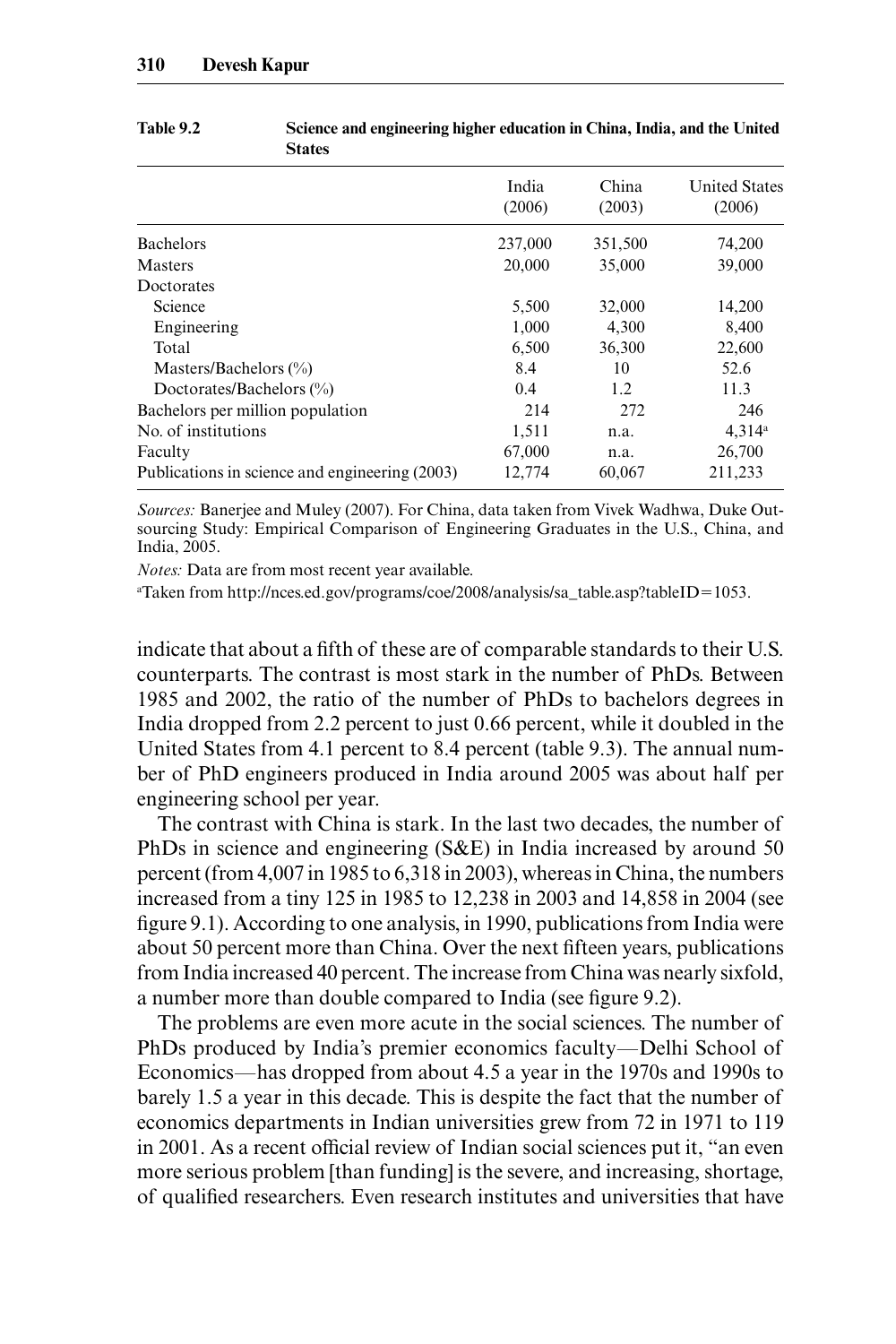| Table 9.3            |      |      |      |      | Ratio of engineering PhDs to bachelors engineering degrees |      |      |      |      |      |      |
|----------------------|------|------|------|------|------------------------------------------------------------|------|------|------|------|------|------|
|                      | 1985 | 1987 | 1989 | 1991 | 1993                                                       | 1995 | 1997 | 1999 | 2000 | 2001 | 2002 |
| India                | 2.21 | 2.13 | 2.03 | n.a. | n.a.                                                       | 0.58 | 0.4  | 0.93 | 0.87 | 0.83 | 0.66 |
| China                | 0.09 | 0.15 | 0.65 | 0.67 | 0.88                                                       | 1.11 | 1.51 | 1.67 | 2.11 | 198  | n.a. |
| <b>United States</b> | 4.08 | 4.99 | 6.79 | 8.38 | 9.09                                                       | 9.48 | 9.81 | n.a. | 894  | 9.28 | 8.36 |

*Source:* Banerjee and Muley (2007), "Engineering Education in India," Observer Research Foundation Report. Data from tables 1.10, 1.11 and 1.12.



Total Science and Engineering Doctorates Awarded

**Fig. 9.1 Science and engineering doctoral degrees: Selected years, 1985– 2005** *Source:* NSF, *Science and engineering indicators, 2008*, appendix table 2-43.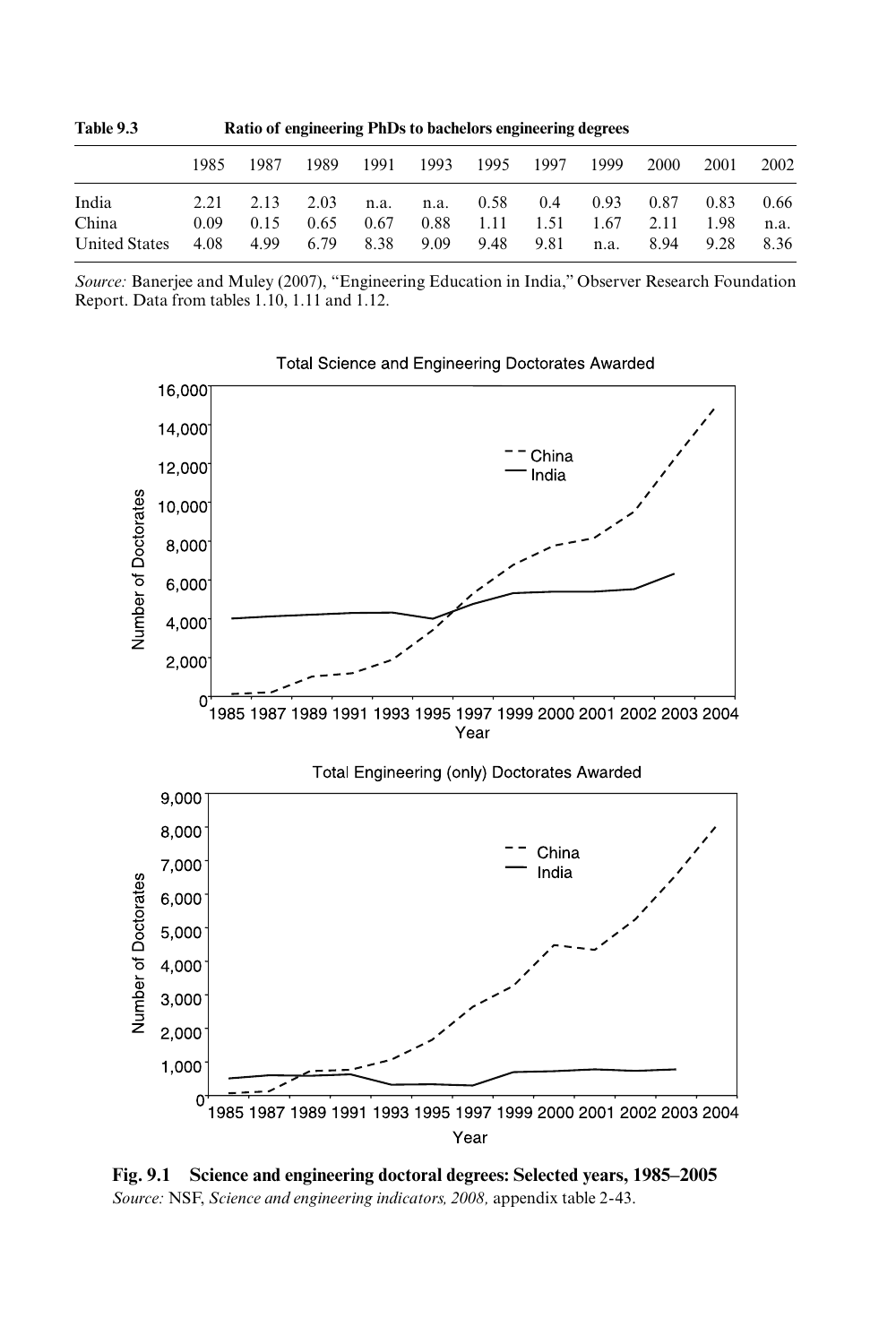

**Fig. 9.2 Publication productivity of India and China** *Source:* Kademani, Sagar, and Kumar (2006).

a good reputation for quality are faced with a decline in both the number and quality of Ph.D. students."8

The shortage of faculty is ubiquitous across fields. According to a survey by the Pay Review Commission of the University Grants Commission, 44.6 percent of sanction positions of lecturers at the university level and 41 percent at the college level were vacant.<sup>9</sup> In December 2008, the Indian government approved a pay hike of 70 percent for the nearly half a million faculty in universities and colleges across India. However, while this measure will help, it does not address the core questions of governance, which is the central reason for the weaknesses of Indian higher education and even more of a deterrent to attracting talent.

The poor quality of Indian higher education is evident in the results of the Indian administrative service exams. The applicants to posts ratio (APR), an index of the number of candidates aspiring for civil service posts through various examinations is an astounding 755 candidates for every post filled (for 2005). Even then, suitable candidates are not found, and positions are left unfilled (table 9.4). More than 5,000 candidates applied for just thirty positions for the Indian Economic Service/Indian Statistical Service through civil services examinations. Even then, barely twenty- three made the grade.

<sup>8.</sup> The Indian Council of Social Science Research, "Restructuring the Indian Council of Social Science Research," Report of the Fourth Review Committee, March 2007, 22.

<sup>9.</sup> University Grants Commission, *Report of the Committee to Review the Pay Scales and Service Conditions of University and College Teachers,* 2008.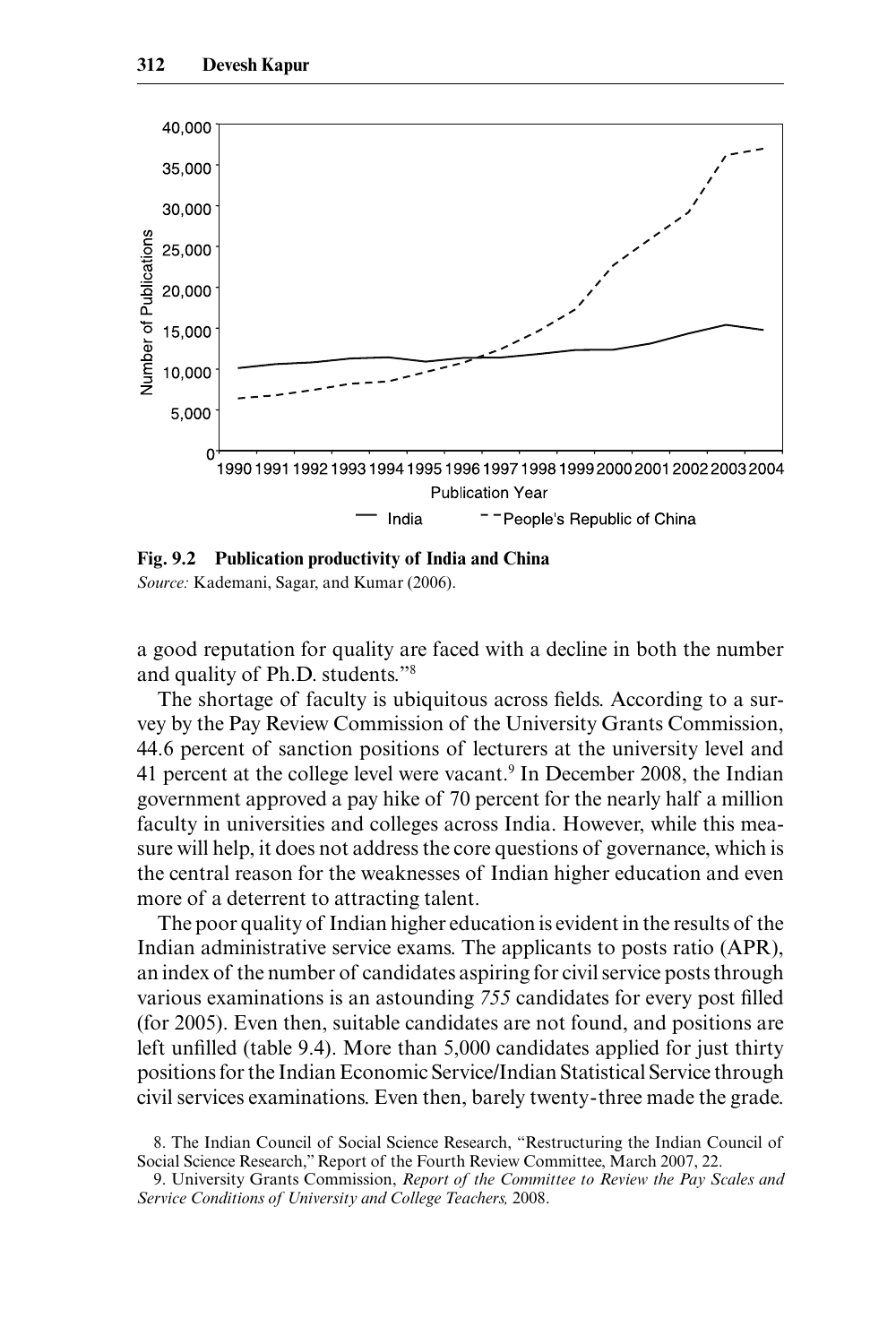| Name of examination                                    | No. of<br>posts | No. of<br>applicants | No. of<br>recommended<br>candidates | <b>APR</b> | <b>RPR</b> |
|--------------------------------------------------------|-----------------|----------------------|-------------------------------------|------------|------------|
| Civil Services                                         | 457             | 345,106              | 425                                 | 755        | 0.93       |
| <b>Engineering Services</b>                            | 262             | 74,363               | 229                                 | 284        | 0.87       |
| Combined Medical Services                              | 624             | 28,878               | 562                                 | 46         | 0.90       |
| Central Police Forces                                  | 256             | 92,568               | 224                                 | 362        | 0.88       |
| Indian Economic Service/<br>Indian Statistical Service | 30              | 5,017                | 23                                  | 167        | 0.77       |
| Geologists                                             | 95              | 3,433                | 95                                  | 36         | 1.00       |
| Total                                                  | 1.724           | 549,365              | 1.558                               | 319        | 0.90       |

#### **Table 9.4 Indian civil service exams**

*Source: Union Public Service Commission 57th Annual Report,* 2006–07, table 5. *Note:*  $APR =$  applicants to posts ratio;  $RPR =$  recommended to post ratio.

It should be noted that this is a different problem from the disincentives to join the public sector because of (relatively) poor pay or working conditions, which might result in fewer applications and lead the best to leave after a few years. There are clearly a very large number of students with degrees in economics and statistics who want to apply—it is just that less than half of 1 percent conform to certain standards. The result is that the Indian Statistical Service, a cadre of the federal government that over the decades has produced one of the best government statistics among developing countries, is being starved of talent with adverse consequences for the quality of government statistics. Indian newspaper editors, when queried about the main constraint facing them, say it is the lack of availability of young people who can write even two pages of correct English prose.

## **9.4 The Political Economy of Indian Higher Education: Why Is Quality Poor?**

There are several reasons why Indian higher education, and the bulk of its universities in particular, is in a poor state. A structural reason stems from a decision made in the 1950s to create separate research institutions outside the university system. Over time, as universities became politicized, researchers fled the university system and migrated to public institutions under the umbrella of the Council of Scientific and Industrial Research (CSIR), the Department of Atomic Energy, the Indian Space Research Organization, and the Indian Council of Social Science Research (ICSSR). The bifurcation of research from teaching and the in- breeding of faculty, gradually led to an entrenchment of mediocrity. The most acute weakness plaguing India's higher education system is a crisis of governance. Indeed the Indian Prime Minister, a former professor at Delhi University, himself has commented,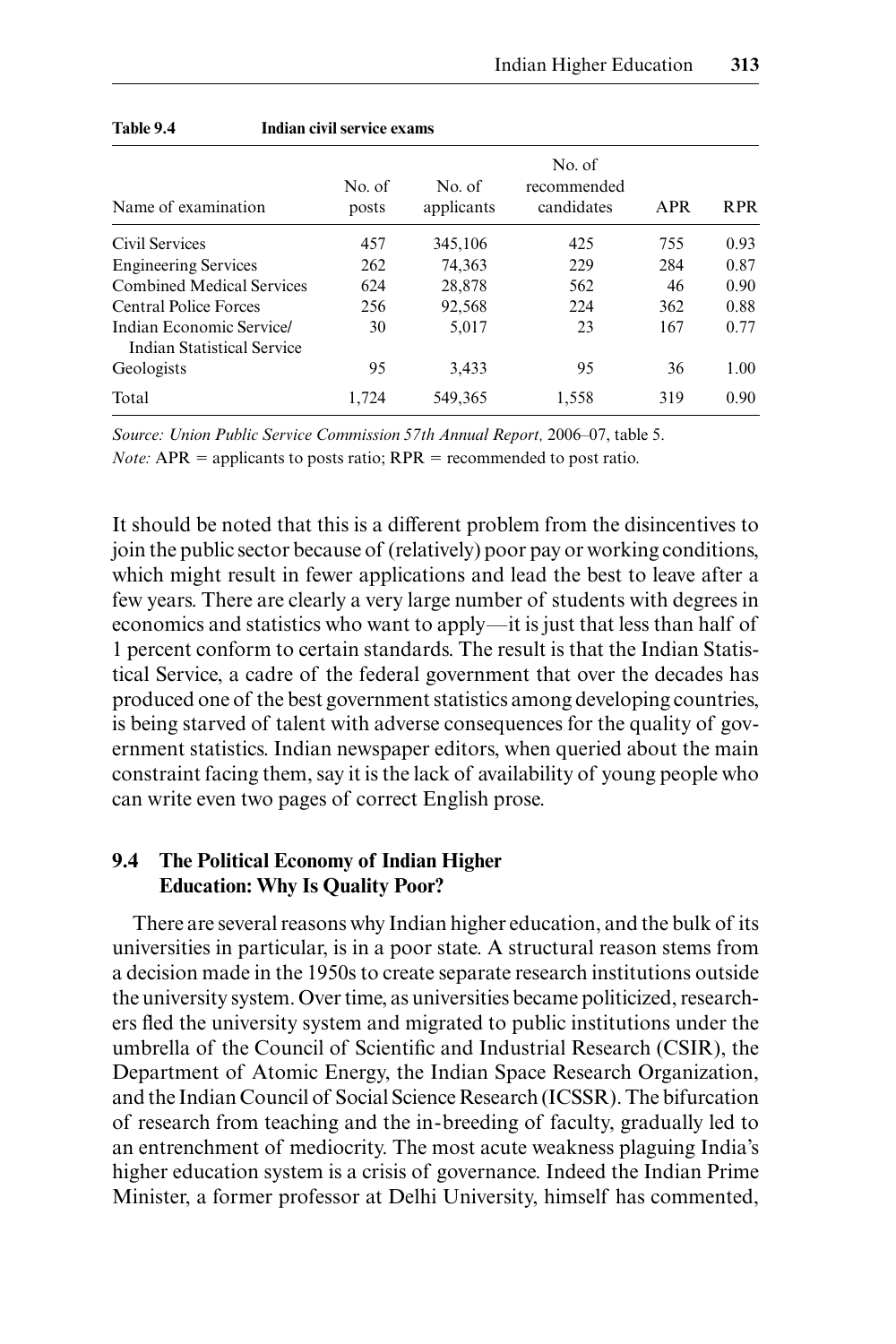"I am concerned that in many states university appointments, including that of vice- chancellors, have been politicised and have become subject to caste and communal considerations, there are complaints of favouritism and corruption." The core of the governance problem lies in the nature of highly centralized state regulation of higher education that seeks to micro- manage who can teach what to whom at what cost. Table 9.5 gives an overview of the regulatory structure of Indian higher education. Its effects on Indian higher education can be gauged by the bleak assessment of a former science and technology (S&T) minster, "There is not such a thing as UGC [University Grants Commission] there is not such a thing as AICTE [All India Council for Technical Education], there is not such a thing as MCI (in the western world). They [have] destroyed our entire efforts to take education forward."10

One might presume that an independent regulatory framework for any sector would shield it from the political interference. In the Indian case, they are simply another mechanism for political influence and rent-seeking. And when they do exercise regulatory independence, they are quickly overridden by the ministries even flouting the courts. To take one example: in 2003, the Supreme Court of India ruled that the Medical Council of India (MCI) was the only authority that could recommend an increase of student strength or renewal of permission for medical colleges. That order had directed the central government "not to grant any further permission without following the procedure prescribed under the Indian Medical Council Act." In 2008, the MCI denied permission to two medical colleges to take new students based on a report by a government appointed lawyer that their facilities were "inadequate."<sup>11</sup> The very same day the Health Ministry permitted the very two private medical colleges to take in more students!

There is sufficient awareness of the problems afflicting Indian higher education at the highest levels of the Indian government as evident by the quotes cited in the preceding by a range of key cabinet members. Why then has the Indian state not acted and addressed them? One reason may be that higher education is arguably one of the most difficult sectors to reform—and not just in India. In the case of public universities, employees (both faculty and administration) and students are among the most vocal and well- organized political groups in any country. Even as unions have weakened in virtually all aspects of economic activity, education remains a rare exception. Direct exit options—such as closing down poor performing departments or

<sup>10.</sup> Kapil Sibal, quoted in *Business Standard* July 9, 2008, http:/ / www.business- standard .com/ india/ storypage.php?autono-328167. In April 2009, Kapil Sibal became the new minister for Human Resource Development, which included higher education.

<sup>11.</sup> Amitav Ranjan, "Denied SC nod for admissions, 2 medical colleges get Health Ministry OK same day," *Indian Express*, September 29, 2008, http://www.indianexpress.com/news/ denied- sc- nod- for- admissions- 2- medical- colleges- get- health- ministry- ok- same- day/ 367138/0.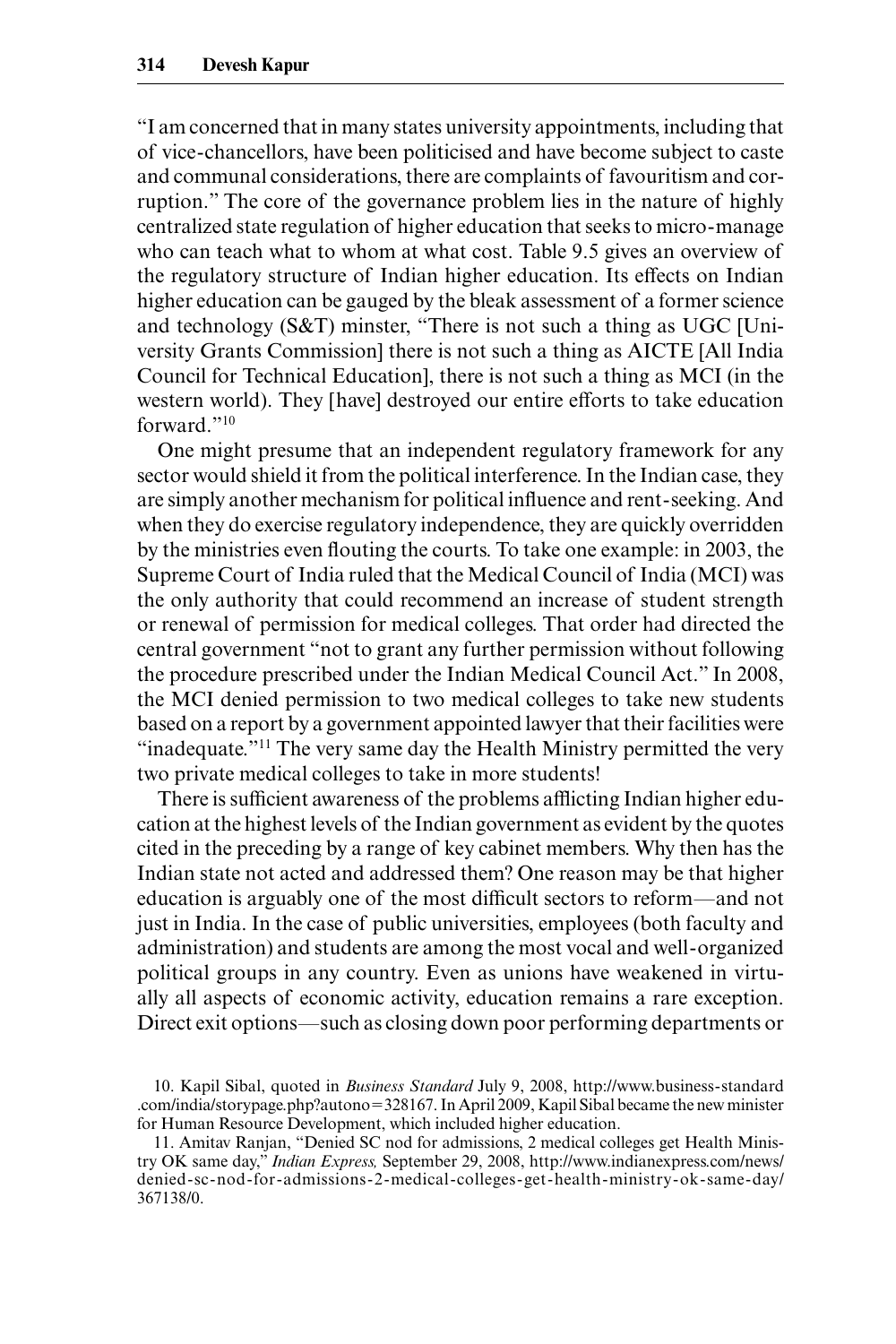| Table 9.5                                                                                                                                                                                             | Structure of higher education regulation                                                                                                                                                                                                                         |                                                                                                                                                                                                                                                                                                                                                                                                                                                                                                                                                                                                                                                                                                                  |
|-------------------------------------------------------------------------------------------------------------------------------------------------------------------------------------------------------|------------------------------------------------------------------------------------------------------------------------------------------------------------------------------------------------------------------------------------------------------------------|------------------------------------------------------------------------------------------------------------------------------------------------------------------------------------------------------------------------------------------------------------------------------------------------------------------------------------------------------------------------------------------------------------------------------------------------------------------------------------------------------------------------------------------------------------------------------------------------------------------------------------------------------------------------------------------------------------------|
| Function                                                                                                                                                                                              | Institution                                                                                                                                                                                                                                                      | Purpose                                                                                                                                                                                                                                                                                                                                                                                                                                                                                                                                                                                                                                                                                                          |
| Higher education policy                                                                                                                                                                               | Central Advisory Board of Education (CABE)                                                                                                                                                                                                                       | Apex body that advises the central and state governments in<br>the field of education.                                                                                                                                                                                                                                                                                                                                                                                                                                                                                                                                                                                                                           |
| Universities                                                                                                                                                                                          | University Grants Commission (UGC)                                                                                                                                                                                                                               | Regulates all aspects of universities and also provides funds.                                                                                                                                                                                                                                                                                                                                                                                                                                                                                                                                                                                                                                                   |
| architecture, management,<br>All aspects of "technical<br>engineering/technology,<br>pharmacy, and applied<br>education," including<br>hotel management $\&$<br>catering technology,<br>arts & crafts | All India Council for Technical Education (AICTE)                                                                                                                                                                                                                | with the approval of the Council, no new technical institution<br>approved intake capacity of seats shall be increased or varied.<br>institution, university, or university department or college; or<br>Maintenance of norms and standards and quality assurance<br>Approval is based on the fulfilment of certain preconditions.<br>through accreditation, and funding in priority areas. Except<br>no technical institution, university or deemed university, or<br>or university technical department shall be started; or no<br>university department or college shall continue to admit<br>course or program shall be introduced by any technical<br>students for degree or diploma courses or program; no |
| Medical education                                                                                                                                                                                     | India (DCI), Central Council of Homeopathy (CCH), Central<br>Medical Council of India (MCI), Pharmacy Council of India<br>Council of Indian Medicine (CCIM), Rehabilitation Council<br>(PCI), Indian Nursing Council (INC), Dentist Council of<br>of India (RCI) | Accreditation and standards.                                                                                                                                                                                                                                                                                                                                                                                                                                                                                                                                                                                                                                                                                     |
| Legal education                                                                                                                                                                                       | Bar Council of India (BCI)                                                                                                                                                                                                                                       | Accreditation and standards.                                                                                                                                                                                                                                                                                                                                                                                                                                                                                                                                                                                                                                                                                     |
| Teaching                                                                                                                                                                                              | National Council for Teacher Education (NCTE), Distance<br>Education Council (DEC)                                                                                                                                                                               | Accreditation and standards.                                                                                                                                                                                                                                                                                                                                                                                                                                                                                                                                                                                                                                                                                     |
| Agriculture                                                                                                                                                                                           | Indian Council for Agriculture Research (ICAR)                                                                                                                                                                                                                   |                                                                                                                                                                                                                                                                                                                                                                                                                                                                                                                                                                                                                                                                                                                  |
|                                                                                                                                                                                                       | National Assessment and Accreditation Council (NAAC)                                                                                                                                                                                                             | Assess and accredit institutions under the purview of the UGC<br>that volunteer for the process, based on prescribed criteria.                                                                                                                                                                                                                                                                                                                                                                                                                                                                                                                                                                                   |
|                                                                                                                                                                                                       | National Board of Accreditation (NBA)                                                                                                                                                                                                                            | Assess the qualitative competence of institutions in technical<br>education approved by AICTE                                                                                                                                                                                                                                                                                                                                                                                                                                                                                                                                                                                                                    |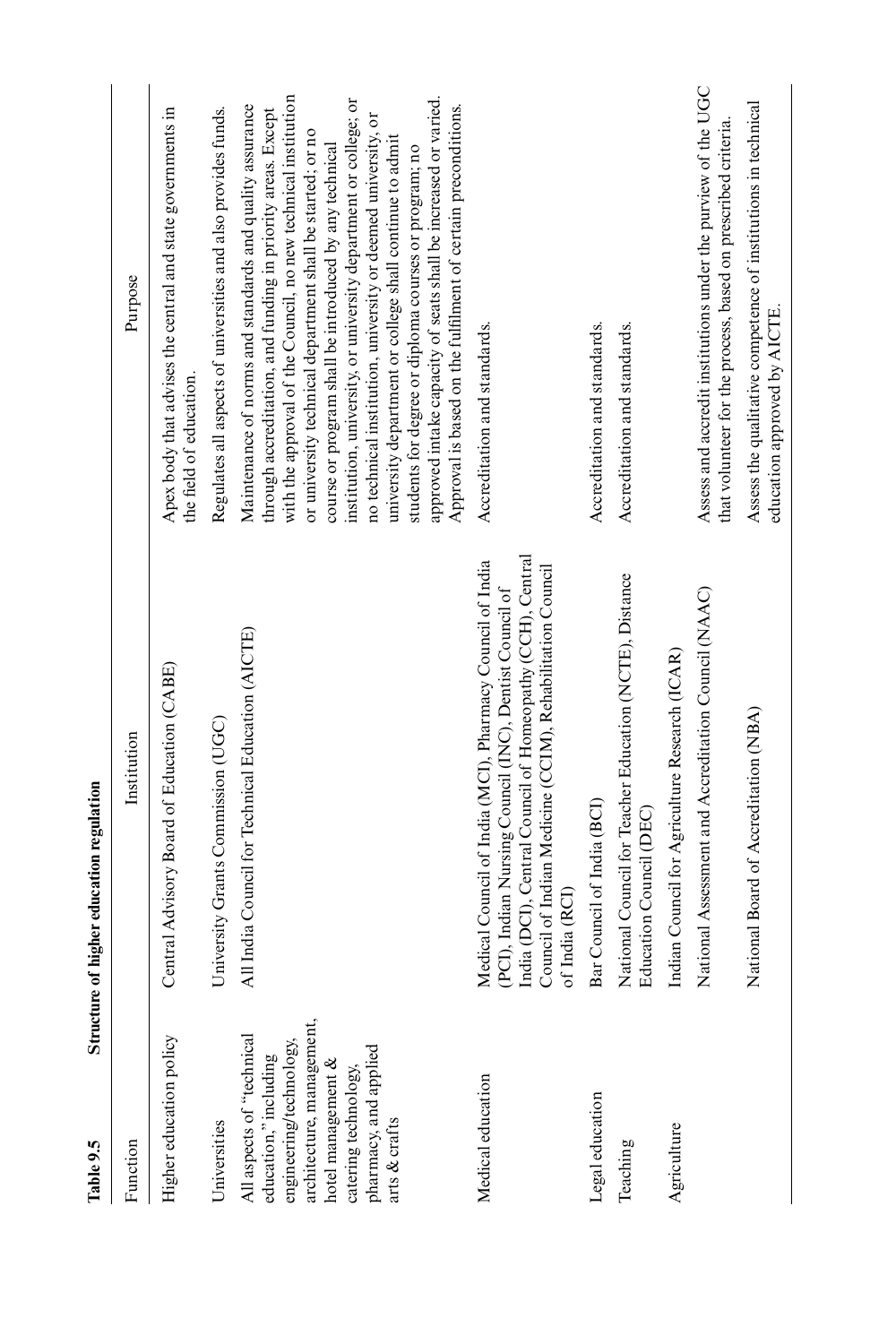colleges—sharply increases the risks of an immediate political reaction. Visible strategies such as increasing fees are also fiercely resisted even when they could raise quality or lead to a less regressive income transfer to elites.

Public universities (and their affiliated colleges) are plagued by misguided attempts at equity, poor administration, and bureaucratization. The lack of institutional autonomy and poor academic governance has made it increasingly difficult for higher education to attract talent, especially because (unlike the past) that talent has alternatives. In many cases, talent out has been driven out, and as individuals at the upper end of human capital distribution leave, the remaining pool is of poorer quality. This not only prompts the more talented to also consider leaving, but also discourages those who left earlier from returning, ensuring that mediocrity becomes entrenched in these institutions. While low salaries are an issue, in many cases, a poor overall academic environment is perhaps more important. In most government institutions, the focus is on process rather than performance, appointments are politicized, and autonomy in administration, financial, and academic content is minimal. Resources are an undoubted constraint, but more flexible rules, access to modest research resources, and a work environment that encourages innovative practices and research can achieve much.

Consequently, changes have occurred largely because the majority of public institutions focus on liberal arts programs, which have deteriorated to such an extent as to force students to seek private- sector alternatives. In other cases, fiscal constraints have limited public-sector led supply increases, resulting in increasing rationing as demand escalates, thereby forcing excess demand to spill over to a burgeoning private sector. The latter largely focus on technical and professional education and, as I note later, are also plagued by poor quality and corrupt practices. In both cases, the result is the same a massive increase in the share of the private sector in higher education.

A second reason for the problems afflicting the Indian university system is the rent- seeking behavior that is the inevitable consequence of detailed administrative regulation. The sector is the last refuge of the "license raj" with severe political, administrative, and regulatory interference on virtually every aspect of higher education, be it admissions policies, internal organization, fees and salaries, and the structure of courses and funding.12 While the private sector has ramped up supply, the quality of most of the new private- sector colleges (many linked to politicians) leaves much to be desired. Their governance problems may be different from public institutions, but are no less acute. As a recent report by a commission appointed by

12. Prior to the onset of economic liberalization in India in 1991, firms were required to seek government approval for what they produced, how much they produced, what technologies they could use, and the sources of financing. Tight quantitative restrictions on imports were enforced through import licenses. The system, whose original logic lay in a planned economy, degenerated into a labyrinth of red tape and rent seeking by state functionaries and businesses, and came to be known as the "license raj."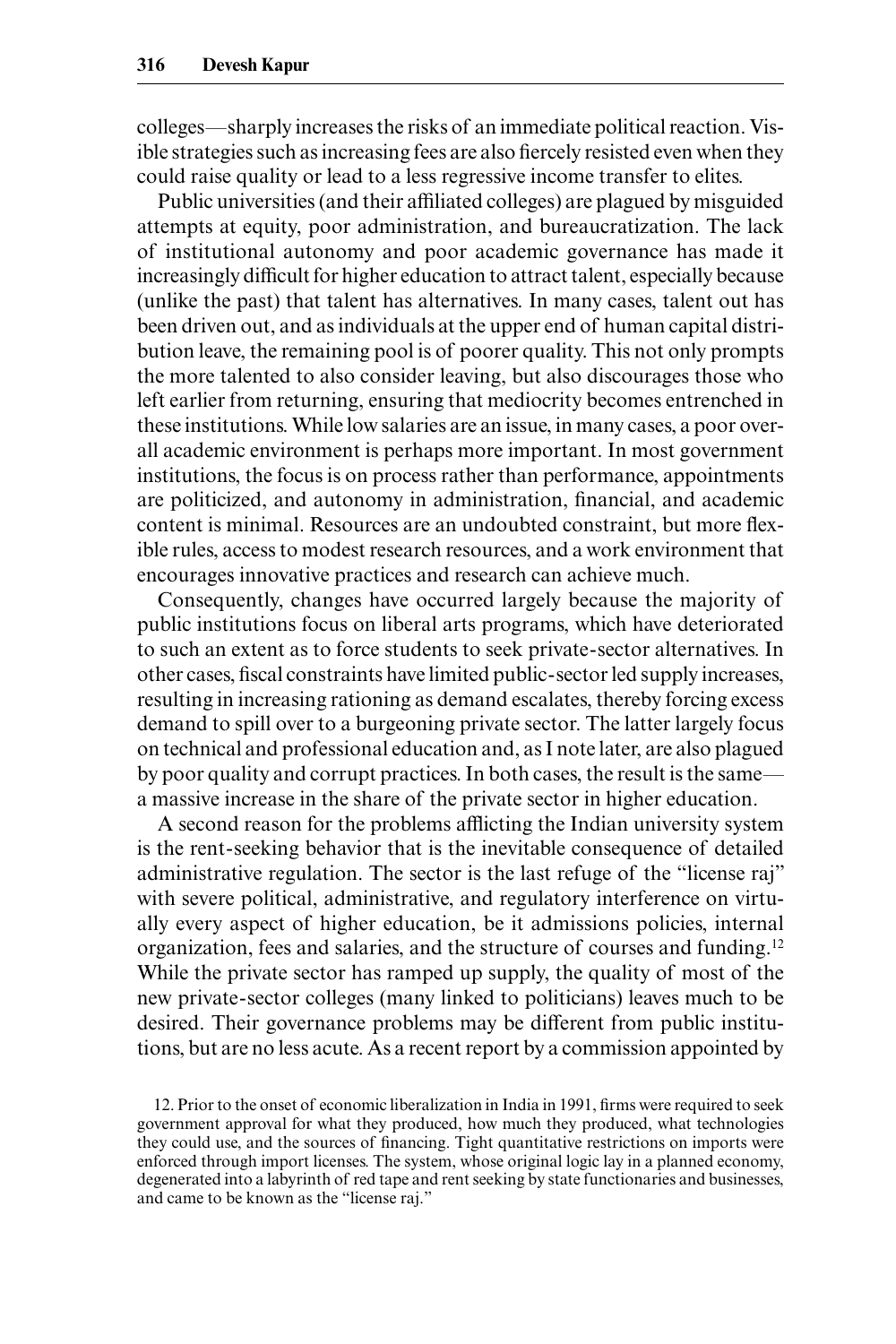the Indian government put it, "mushrooming engineering and management colleges, with some notable exceptions, have largely become, mere business entities dispensing very poor quality education."<sup>13</sup>

Ironically, at the same time, the Indian state has made it very difficult for *quality* private universities to come up, jeopardizing the supply of faculty and the training of future generations.<sup>14</sup> First, the process of regulatory approvals diminishes the capacity of private investment to respond to market needs. Second, the regulatory process produces an adverse selection in the kind of entrepreneurs that invest because the success of a project depends less upon the pedagogic design of the project than the ability to manipulate the regulatory system. Consequently, private investment in higher education is driven principally by profit making goals and not education as a public trust. Consequently, private-sector investment has been confined to professional streams, bypassing the majority of students, and also suffers severe governance weaknesses, raising doubts as to its ability to addresses the huge latent demand for quality higher education in the country. Third, there are significant market failures in acquiring physical assets that are necessary for institutions, especially land. Fourth, regulatory approvals are extremely rigid with regard to infrastructure requirements (irrespective of costs or location) and an insistence on academic conformity to centrally mandated course outlines, degree structures, and admissions policies. Fifth, a key element of a well functioning market—competition—is distorted by not allowing foreign universities to set up campuses in India, limiting benchmarking to global standards. Sixth, the central element of a well- functioning market, informational transparency, is woefully inadequate.

A third reason—and the most important—lies in the key cleavages and drivers of India politics. The contention of a former cabinet minister responsible for higher education, that "inclusion and access with equity are the core issues that confront us today [in higher education]," is noteworthy in that the absence of excellence or the abysmal quality of governance that has made the pursuit of excellence so difficult are simply not deemed as core issues.15 While higher education is a prime casualty of the populism and fragmentation of the Indian polity, the underlying reason is that it has become a key battleground of distributional conflicts (and not just in India). The main reason is rising skill premia. While this is a global phenomenon—the last two decades have seen a significant increase in the skill premium in both industrialized and developing countries—it is more puzzling in developing countries. Despite numerous problems that afflict the measurement of skill premia, Goldberg and Pavcnik (2007) argue that because virtually all country studies show large skill premium increases, "it is unlikely that they

15. http://inhome.rediff.com/news/2007/oct/10arjun.htm.

<sup>13.</sup> Report of *The Committee to Advise on Renovation and Rejuvenation of Higher Education,* June 2009.

<sup>14.</sup> The discussion in this paragraph draws from Kapur and Mehta (2008).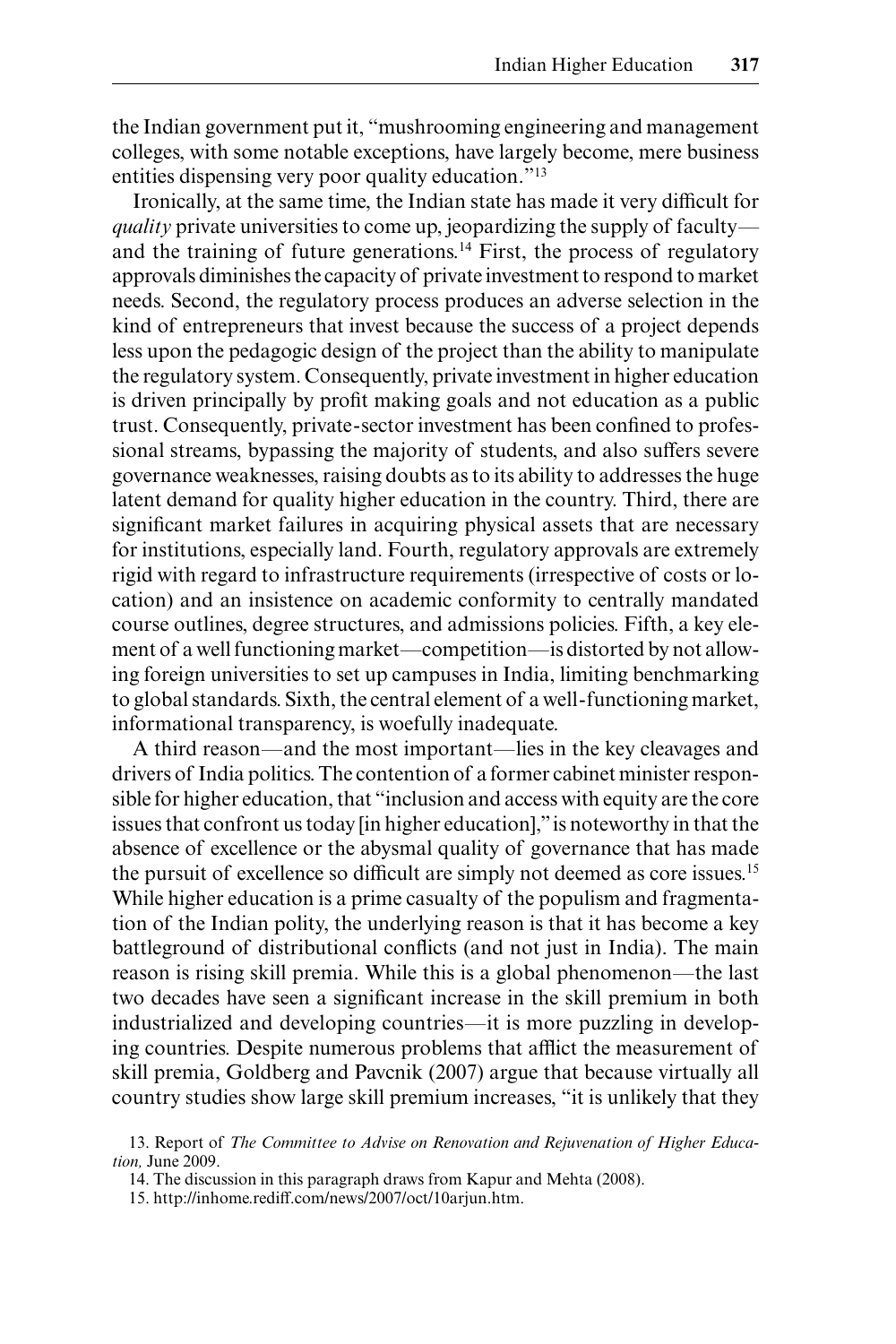are all a figment of the measurement problems," although the exact magnitudes may be affected by these measurement problems.16 In India, the skill premium (as measured by the return to a university degree) has increased by 13 percent (relative to primary education) between 1987 and 1999 (Kijima 2006) and 25 percent between 1998 and 2004 (Dutta 2006; OECD 2007).

With identity politics emerging as the principal fulcrum of political competition in India, debates on affirmative action (or "reservations" as it is known in India) as *the* means to increase the representation of socially marginalized groups have been so contentious as to overwhelm virtually every other issue in Indian higher education. While the framers of India's constitution were deeply concerned with the ideals of social justice and equality, these progressive ideas ran contrary to the pervasive and deep- rooted social hierarchy and severe discrimination deeply imbedded in India's caste system. In order to redress centuries of discrimination against India's lowest castes (so- called untouchables, or *Dalits* as they are now known) and indigenous peoples, the Indian constitution enshrined the most comprehensive system of compensatory discrimination for these groups known as "reservations." Seats in federal and state legislatures and jobs in civil services and state owned enterprises were reserved in proportion to their share in the population. The same was the case in public higher education institutions (except in those run by minorities). $17$ 

But like the infant- industry argument, affirmative action programs tend to take on a life of their own, as more and more groups press their claims to avail of its benefits. The Indian constitution contains a clause allowing the federal and state governments to make "any special provision for the advancement of any socially and educationally backward classes of citizens or for the Scheduled Castes and Scheduled Tribes" (Constitution of India, Article 15, clause 4). Over time, the expansiveness and ambiguity of the clause "any socially and educationally backward classes of citizens" opened up a Pandora's Box and became a favorite hunting ground for political populism. While affirmative action has had some success (albeit modest) in reducing intergroup inequality, it has tended to amplify intragroup inequalities. Broad social categories like "Scheduled Castes," "Scheduled Tribes," and "Other Backward Castes" tend to gloss over the fact that these are themselves extremely heterogenous categories with hierarchies within them. Consequently, the benefits of reservations are disproportionately garnered by some subgroups—those who were better off to begin with. Moreover,

16. The skill premium increases have been largest in Mexico, where the return to university education (relative to primary education) increased by 68 percent between 1987 and 1993 (Cragg and Epelbaum 1996). In Latin America, a worker with six years of education earns on average 50 percent more than someone who has not attended school, a high school graduate earns 120 percent more, and someone with a university diploma earns on average 200 percent more (World Bank and UNESCO 2000).

17. Article 15 of the Indian Constitution prohibits discrimination, based on religion, race, caste, sex, and place of birth.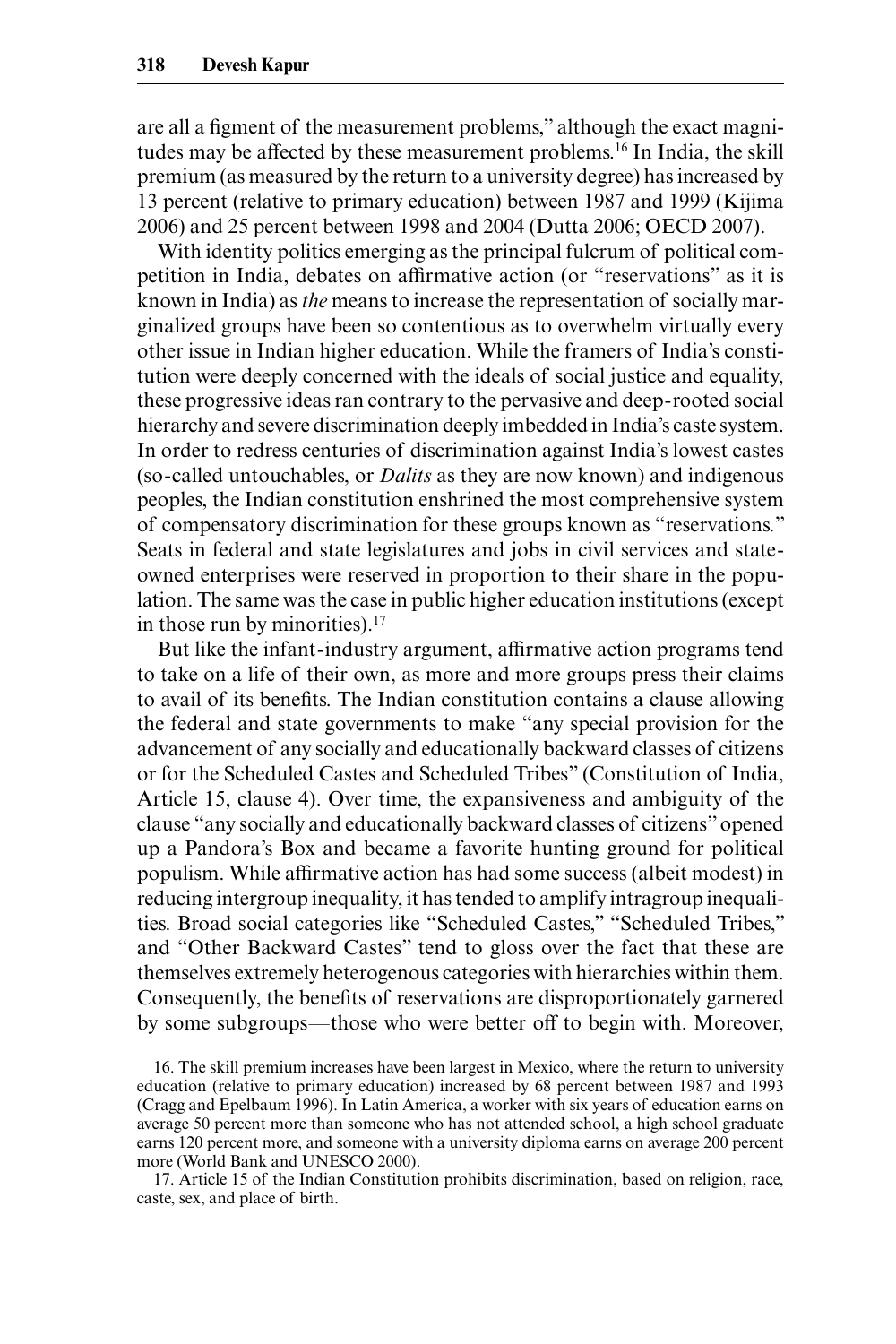while the creation of educated elites from these social groups is indicative of some success, their children benefi t much more than the vast majority in the group who, given the limited number of seats, are crowded out. This points to one chronic weakness in these programs—the absence of nondiscretionary sunset clauses that allows the benefits of these policies to spread to other households *within* the group. Finally, perhaps the most inimical impact is that these policies have resulted in a political economy akin to that of rent- seeking. Enormous political energy and effort is spent by politicians promising ever more benefits to more and more social groups rather than improving and expanding the quality of supply by focusing on primary and secondary education. The Indian supreme court has ruled that reservations cannot exceed 50 percent (that would violate equality guaranteed by the constitution), but this has been flouted by several states setting the stage for a possible future constitutional crisis.

Debates on affirmative action are, of course, by no means unique to India. There continues to be widely divergent views on the role of higher education in society. Governments increasingly want universities to be "engines of social justice" on the one hand as well as "handmaidens of industry" or "implementers of the skills agenda" on the other. Alison Richard, Cambridge University's vice- chancellor, has argued that while institutions such as hers "try to reach out to the best students, whatever their background," and "one outcome of that is that we can help to promote social mobility. But promoting social mobility is not our core mission. Our core mission is to provide an outstanding education within a research setting."18 And even if social mobility is an important goal, how should group rights be balanced against individual rights? Advocates highlight the important "role- model" effect of such programs for disadvantaged groups and the many positive pay offs of diversity, while critics argue that these programs perpetuate racial stereotypes. How valuable is diversity in an educational environment? And what exactly is "diversity"? What criteria (or sunset clauses) should be used to phase out these programs? There is little agreement on even the most basic question. Under what conditions do such programs entrench identity politics or instead gradually erode them? Then there are practical questions of how to implement these programs. To what extent should governments use control or incentive mechanisms to oversee such programs? What should be the policy at private institutions given their growing importance? And how should design of such programs reflect not just the normative aspects but the reality of how political considerations will impact implementation?

In 2006, in an attempt to bolster its electoral base among India's largest social group, the Congress- led United Progressive Alliance (UPA) gov-

<sup>18.</sup> Jessica Shepard, "Cambridge Mission 'Not Social Mobility,'" *The Guardian,* September 10, 2008, http://www.guardian.co.uk/education/2008/sep/10/accesstouniversity.higher education/print.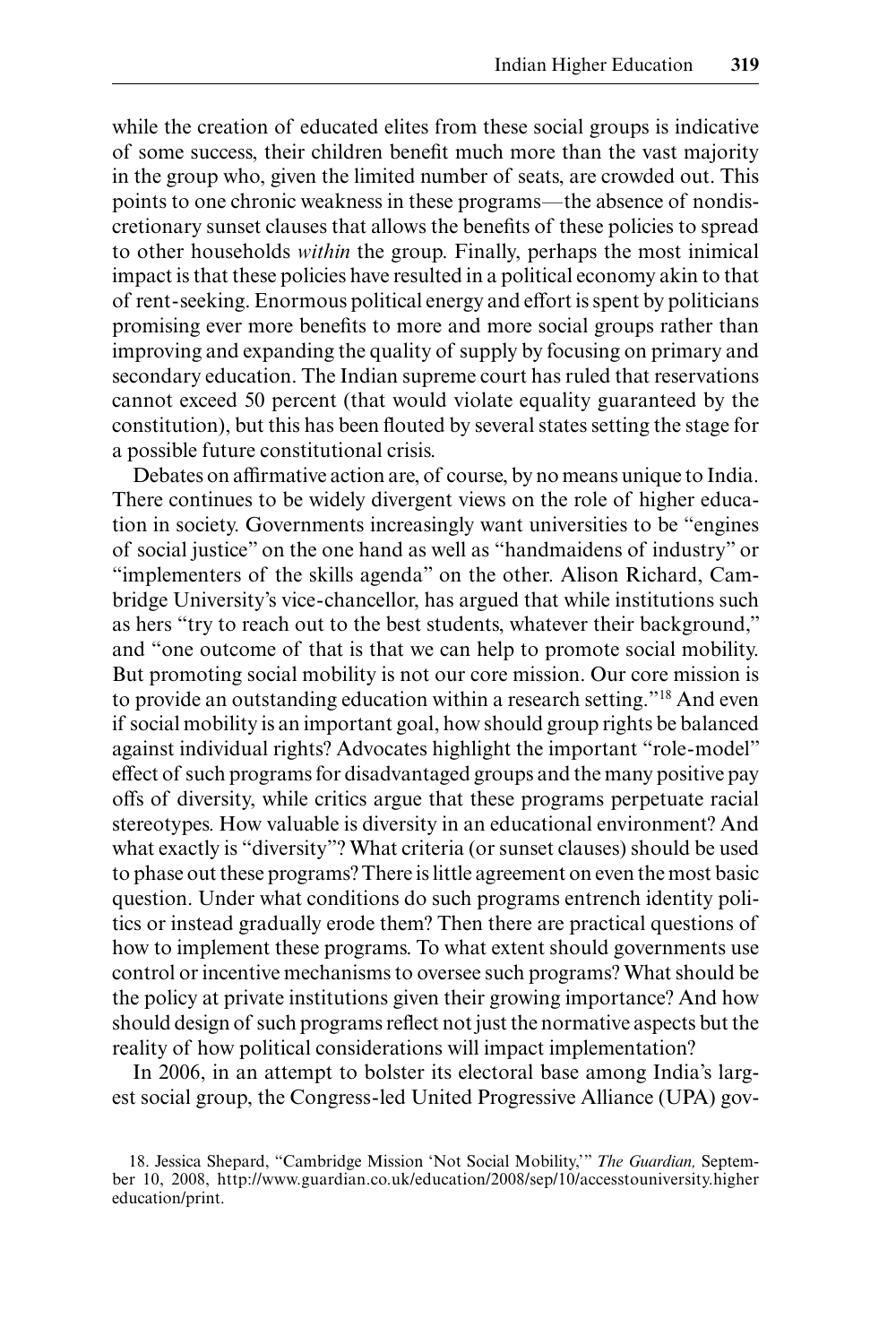ernment extended reservation benefits to the "Other Backward Castes" (OBCs) in educational institutions run by the federal government. There are ongoing disputes about statistical data used by the government of India and Indian states for offering reservation benefits to these groups, especially because the possibility of entitlements has led to more and more social groups to claim they are more backward than the others.19 Sundaram (2007) argues that representation of a social group can only be judged by a comparison of its share in enrollments in a given level of education with its share in the population eligible for entry into that level of education rather than the population as a whole. By this criterion, India's OBCs (and, especially, for over 70 percent of them who are above the poverty line), the extent of underrepresentation of the OBCs in enrollments in Indian universities is less than 5 percent. Affirmative action programs that are based on identity rather than income or poverty, for a social group such as India's OBCs whose social and economic conditions reflect the average in the country, risk the better off within the group monopolizing all the privileges, with little benefit to the vast majority in that group.

Another analysis (Basant and Sen 2009) also confirms that the underrepresentation of socially marginalized groups in higher education is much less once the likelihood of completion of high school is taken into account. The likelihood of undertaking higher education increases dramatically for the marginalized groups after they cross the threshold of school education. This increase is particularly the case for women and in rural areas. Table 9.6 lays out the degree of under- or overrepresentation across socioreligious groups. All socioreligious groups except upper caste Hindus and "other minorities" are underrepresented. However, this declines once flow (rather than stock) measures are considered (suggesting improvements over time) and decline significantly when we compare across only the eligible population, that is, those who have completed high school. Take, for example, the OBC group that will now benefit from reservation in higher education. Of the total population in the age group seventeen to twenty-nine, this group has a share of about 34.5 percent; the group's share in the eligible population in this age group is 30.1 percent, while their share in the currently studying population is 28.2 percent.

19. As India's Supreme Court has observed, "The paradox of the system of reservation is that it has engendered a spirit of self- denigration among the people. Nowhere else in the world do castes, classes or communities queue up for the sake of gaining the backward status. Nowhere else in the world is there competition to assert backwardness and to claim 'we are more backward than you.' This is an unhappy and disquieting situation, but it is stark reality. Whatever gloss one may like to put upon it, it is clear from the rival claims in these appeals and writ petitions that the real contest here is between certain members of two premier (population- wise) caste community classes . . . each claiming that the other is not a socially and educationally backward class and each keen to be included in the list of socially and educationally backward classes." Justice O. Chinnappa Reddy in *K.C. Vasanth Kumar v. State of Karnataka* (1985) [Supp. SCC 714, para. 23].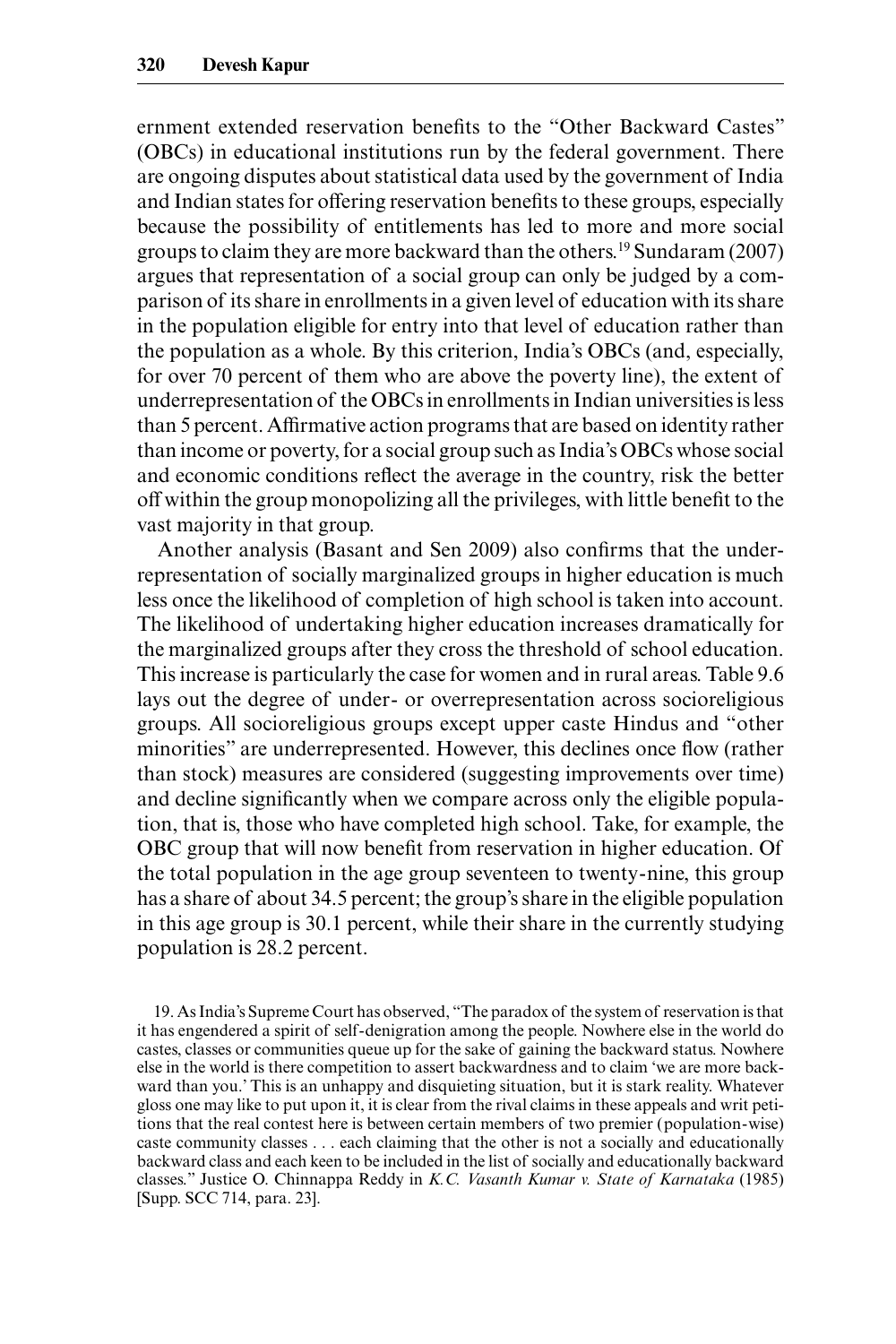| Table 9.6                                                                                                                                                             | Participation in higher education by socioreligious category, 2004-2005 |                         |                        |                     |                          |                        |                     |                          |                        |
|-----------------------------------------------------------------------------------------------------------------------------------------------------------------------|-------------------------------------------------------------------------|-------------------------|------------------------|---------------------|--------------------------|------------------------|---------------------|--------------------------|------------------------|
|                                                                                                                                                                       |                                                                         | Share in 20 + age group |                        |                     | Share in 22-35 age group |                        |                     | Share in 17-29 age group |                        |
| Socioreligious group                                                                                                                                                  | population<br>Total                                                     | Graduates               | population<br>Eligible | population<br>Total | Graduates                | population<br>Eligible | population<br>Total | Currently<br>studying    | population<br>Eligible |
|                                                                                                                                                                       | 17.3                                                                    | 6.3                     | 7.9                    | 17.8                |                          | 8.9                    | 18.0                |                          | 9.9                    |
|                                                                                                                                                                       | 6.9                                                                     | 1.7                     | 2.2                    | 7.2                 | 1.9                      | 2.5                    |                     | 4.0                      | 2.9                    |
| $11.5C$ H-SC<br>$11.5C$<br>$11.5C$<br>$11.5C$<br>$11.5C$<br>$11.5C$<br>$11.5C$<br>$11.5C$<br>$11.5C$                                                                  | 34.9                                                                    | 23.0                    | 27.0                   | 34.8                | 25.6                     |                        | 34.5                | 28.2                     | 30.1                   |
|                                                                                                                                                                       | 23.9                                                                    | 55.4                    | 48.1                   | 22.9                | 51.7                     | $29.3$<br>44.9         | 22.1                | 41.8                     | 41.6                   |
|                                                                                                                                                                       | $4\cdot$                                                                | 1.7                     | 2.2                    | 4.6                 | 1.7                      | $\overline{c}$         | 5.0                 | 3.2                      | 2.8                    |
|                                                                                                                                                                       | $\frac{8}{6}$                                                           | $\overline{4.1}$        | 4.2                    | 7.2                 |                          | $\frac{1}{4}$          | 7.8                 | 5.2                      | $4.6$<br>8.0           |
|                                                                                                                                                                       | 5.8                                                                     | 7.8                     | 8.4                    | 5.5                 | 7.5                      | 8.2                    |                     | 7.2                      |                        |
| <b>Total</b>                                                                                                                                                          | 100                                                                     | 8                       | $\approx$              | $\approx$           |                          | $\approx$              | $\infty$            | $\approx$                | $\approx$              |
| Note: H-SC = Hindu, scheduled caste; H-ST = Hindu, scheduled tribe; H-OBC = Hindu, other backward caste; H-UC = Hindu, upper caste; M-OBC =<br>Source: Basant and Sen | (2009)                                                                  |                         |                        |                     |                          |                        |                     |                          |                        |
|                                                                                                                                                                       |                                                                         |                         |                        |                     |                          |                        |                     |                          |                        |

*Note:* H- SC Hindu, scheduled caste; H- ST Hindu, scheduled tribe; H- OBC Hindu, other backward caste; H- UC

Muslim, general; OM

other minorities.

Muslim, other backward caste; M- G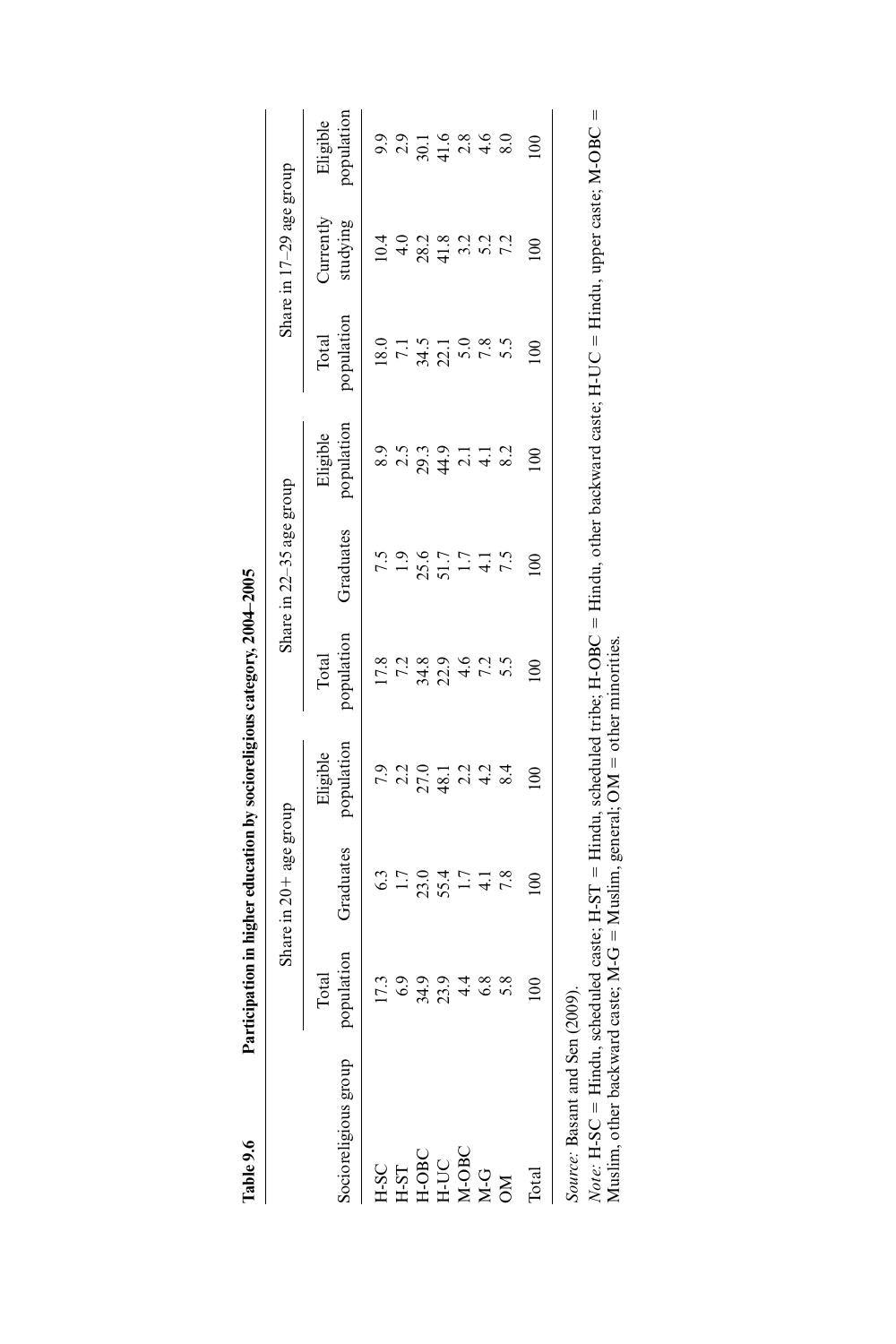If the problem of access is less acute than warranted by recent populist measures, the performance of "reserved" candidates compared to the rest raises further questions on the limits of this strategy. It is not just that reservations at elite educational institutions benefit at best a tiny minority of candidates from socially marginalized groups. The evidence is also strongly suggestive that admission alone will be insufficient to equalize career outcomes even for this tiny minority in the absence of better school- level opportunities. Chakravarty and Somanathan (2008) use data from one of India's most elite institutions (Indian Institute of Management [IIM]- Ahmedabad) and find that that graduates who came through affirmative action (Scheduled Caste [SC] or Scheduled Tribe [ST] or SC/ST) get significantly lower wages (between a fifth and a third) than those admitted in the general category. However, this difference disappears once they account for lower grade point averages of SC/ST candidates, suggesting that the wage differences could be due to the weaker (on average) academic performance of SC/ST candidates.20 This appears to be the result of poor quality of schooling prior to entering higher education rather than discrimination per se in access to higher education (which in any case in India is almost entirely based on standardized exam scores, such as state wide high school exam results or nationwide standardized entrance tests). Nonetheless, all major actors, be they politicians, courts, media, and even many academics, have focused on access issues in higher education.

#### **9.5 The Evolution of a Surrogate Higher Education System**

There is little doubt that the Indian university system is in deep crisis. Given its well documented travails, its limited impact on India's growth needs some explanation. If the traditional university system is doing such a poor job, how have Indian firms addressed their human capital needs in recent years? Sectors such as IT have been growing at a scorching pace. From a few million dollars in the mid- 1980s, its revenues crossed 70 billion dollars for FY2008 to 2009. More recently, the life- sciences sector (biotech and pharmaceutical) industry has also been growing rapidly, with revenues of nearly \$25 billion in 2007.

Of course it could be argued that a better higher education system would have resulted in even higher growth rates or that the poor quality has imposed economic costs. Large increases in wage premia at the top end of India's talent pool imply that supply of quality talent simply has not kept up with the demand. Other costs may not be visible as yet—they may be more long term or their negative effects may be more social and political rather

<sup>20.</sup> They also find that (at least in this case) controlling for work experience and grades, there is no wage penalty to being female, and unlike studies from U.S. and British labor markets, there is only weak evidence of any wage premium to being more attractive.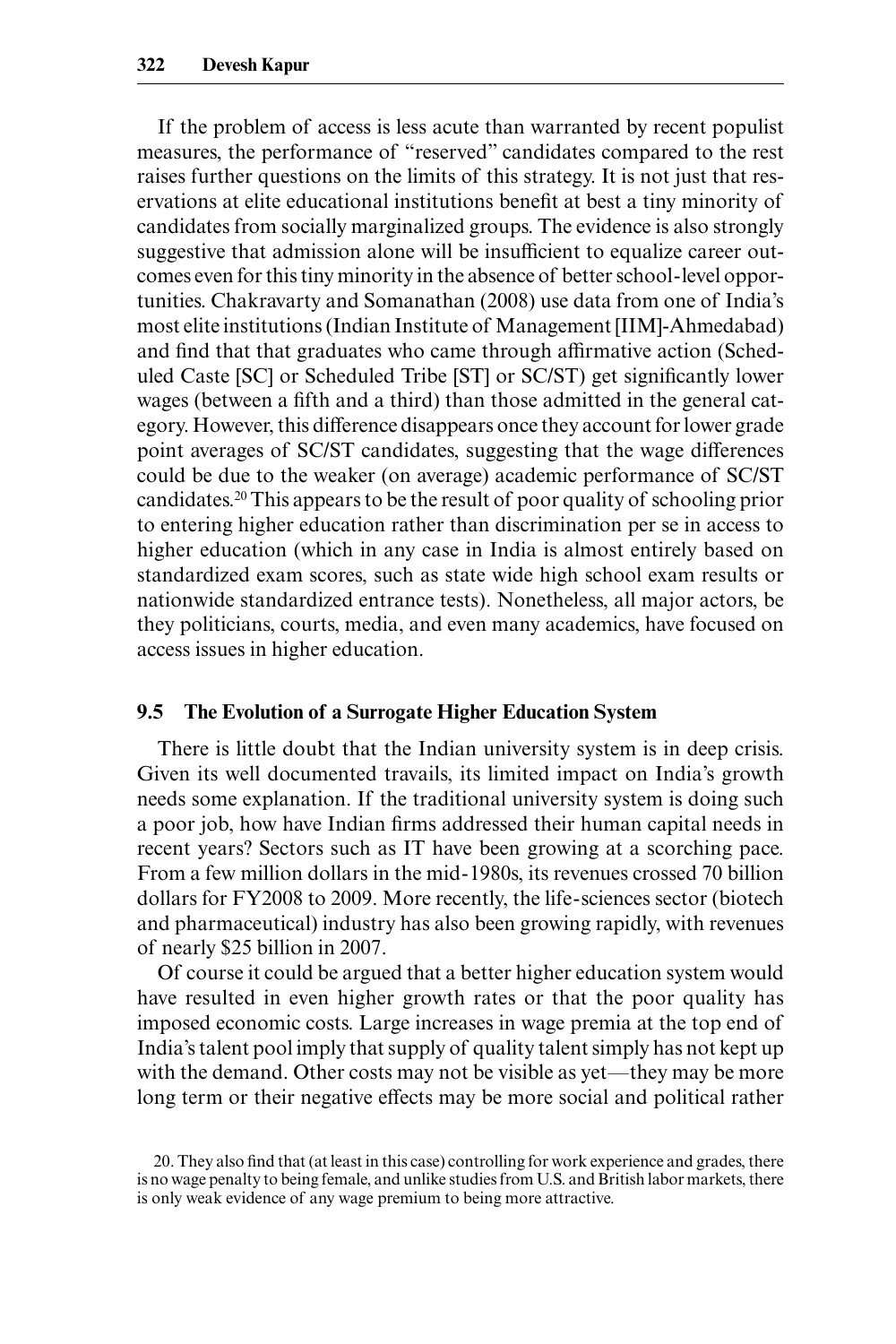than economic. While I will return to this issue in the conclusion, here it is sufficient to discuss why the travails of Indian universities have not had a more inimical impact on Indian firms. I argue that just as Indian firms have been forced to adapt to chronic weaknesses in infrastructure, labor laws, and so on, they have also adapted to the weaknesses of the Indian university system. A surrogate higher education system has evolved and, in particular, workforce skill development is occurring outside the traditional domestic university model—within firms, by commercial providers, overseas, through open- source or virtual learning, and in narrow specialized institutions, the so- called deemed- to- be universities.

### 9.5.1 Skill Development by Firms

The private sector has long contributed to higher education through four key mechanisms: directly funding research (indeed, in Japan, doctorates called *ronbun hakase,* were awarded by universities to dissertations that were written by researchers working solely in firms, with appropriate company personnel serving as advisers instead of university professors); private philanthropy supporting gifts and endowments; working with weak public institutions to improve the quality of instructional material and infrastructure; and, most important, through so- called corporate universities—in- house company training and development initiatives. These have been around since the nineteenth century, when large companies such as DuPont and General Electric introduced "corporate classrooms" to provide additional training for employees.

In most market economies, the direct and indirect training costs incurred by the private sector make it the largest provider of professional training. Corporations often have greater access to resources than do public universities and offer training in functional skills and new technologies that may not be otherwise available. Although most of these institutions serve only company employees, some corporate universities are opening their programs to fee-paying students or launching subsidiary for-profit universities.

Recently the new multinational corporations (MNCs) from emerging markets have become innovators in this area, having to compensate for the weakness of the higher education systems in their countries by developing ambitious in-house programs. In principle, there are many benefits when firms organize and pay for the labor market skills they need. Indeed all firms do that to some extent—in most cases relying on some variant of an apprenticeship system. However, developing countries have few large firms that can internalize the costs of these training universities. Moreover, as labor markets become more flexible, the greater turnover of employees reduces the incentives for in-house universities because the benefits of such training are not fully internalized.

Nonetheless, as Wadhwa, Kim De Vitton, and Gereffi (2008) argue, with firms forced to recruit from a subpar pool to fill their skilled labor needs,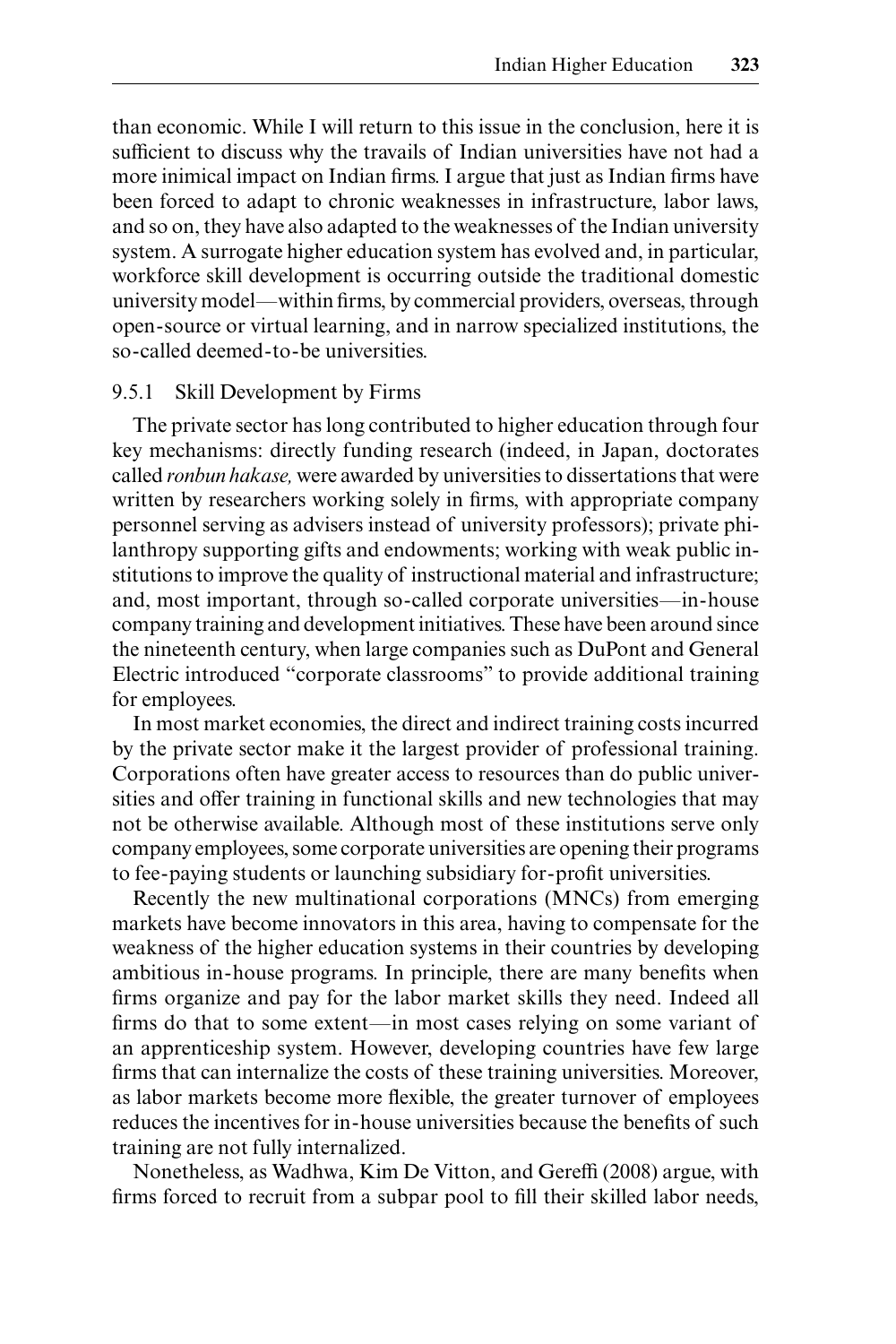Indian industry has addressed this handicap by investing heaving in providing the necessary workplace training and development of their employees. An array of workforce skill development practices including new employee training, continual training, hiring managers from within the company, advanced performance appraisal systems, and investing in education by partnering with universities have all gone a long way in improving the skills of their workforce.

The private sector has also become involved in creating "corporate universities" to try and fill the gap between the skills required for employment and those produced by traditional universities. The most organized effort in this regard has been by the IT industry, whose rapid expansion has led to growing skill shortages.<sup>21</sup> Industry leaders, Infosys, Tata Consultancy Services (TCS), and Wipro, have all set up large campuses and training programs and are also working collectively through the industry body, NASSCOM, to improve pedagogy and training in Indian engineering schools. Infosys has set up a \$450 million facility capable of training 18,000 fresh graduates annually at a cost of about \$5,000 per student. Each of the candidates recruited by the software company has to spend eight hours a day at a residential company campus studying software programming and attending team- building workshops. In order to graduate, every trainee has to pass two three-hour-long comprehensive exams.<sup>22</sup> Similarly, the Wipro Academy of Software Engineering recruits and trains about 14,000 annually. It screens science graduates and trains them in a four- year program with a well- known private engineering school (Birla Institute of Technology and Science [BITS]- Pilani), at the end of which they graduate with a master's in software engineering and are employed by Wipro. Under a program called TCS Ignite, TCS hires science graduates from over 200 colleges in nine states and then puts them through an intensive seven- month customized curriculum before they are inducted as full- time employees. The condition is that these candidates must agree to stay on with the company for two years.

Collectively, efforts of companies like Infosys's Campus Connect Program and Wipro's Academy of Software Excellence aim to improve the quality of engineers through curriculum development and training in colleges. NASSCOM, the apex body representing the IT industry, has been directing its efforts at standardized skills assessment and verification program and improve the skills of 10,000 faculty members in 1,500 engineering colleges over the next three years.

The surrogate education system is extending well beyond software companies. In finance and banking, accounting firm Ernst  $& Young$ , faced with

<sup>21.</sup> See, "India's Corporations Race to Train Workers and Avoid Being Left in the Dust," India Knowledge@Wharton, September 18, 2008.

<sup>22.</sup> Infosys's Global Education Centre (GEC) is spread over 335- acres. It has over 500 faculty rooms and 10,300 residential rooms in a built- up space of 6 million square feet and is capable of training 13,000 students in a single sitting.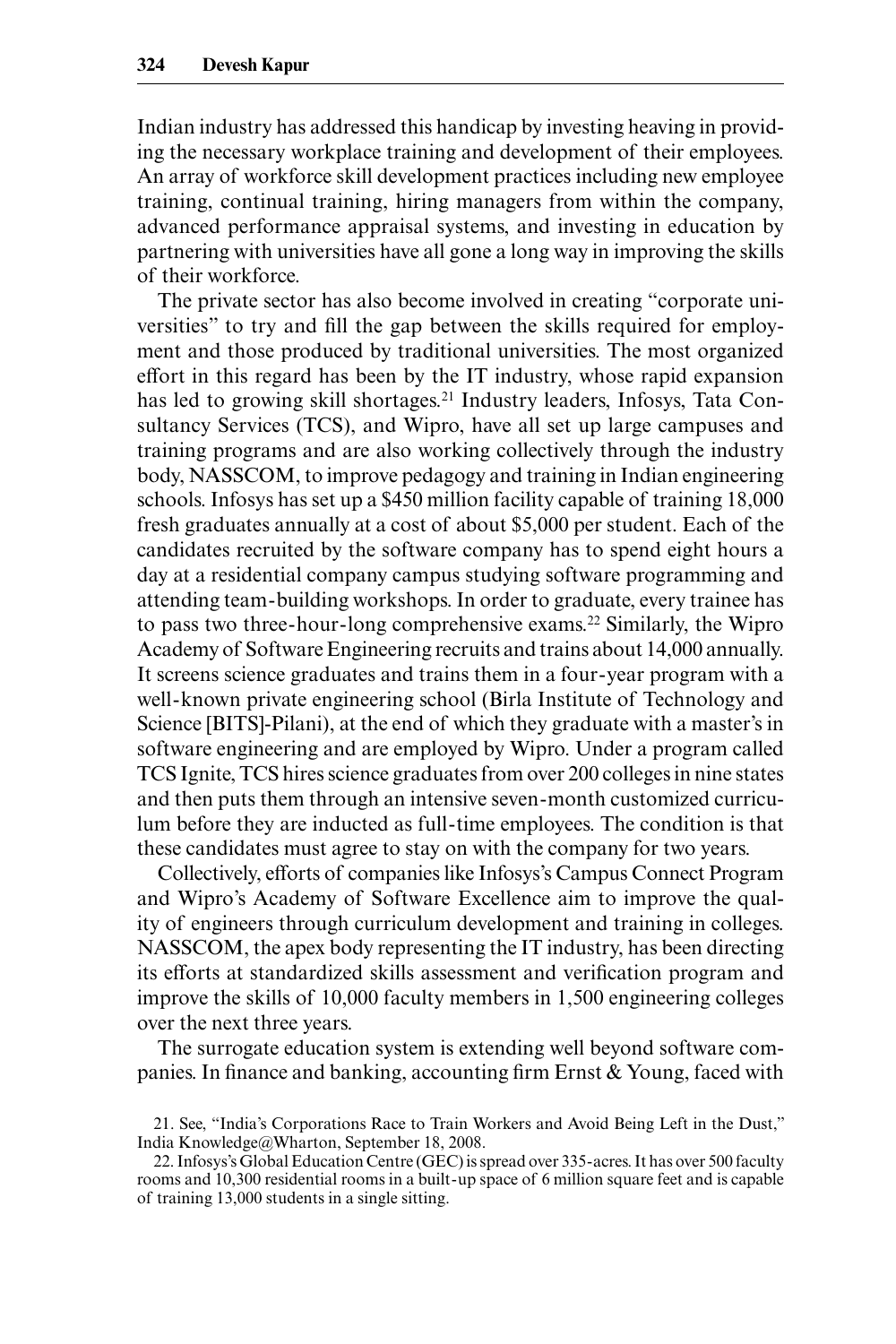a severe shortage of freshly qualified chartered accountants for its tax audit business, has opened a tax academy, which trains recruits as tax associates. While India's largest public- sector bank, State Bank of India, annually recruits about 20,000 new employees (from 2.4 million applicants) and has a long- established training program, new private- sector banks are following suit. ICICI Bank recruits undergo a one- year residential classroom training at the ICICI Manipal Academy of Banking and Insurance, a joint venture between the bank and the private Manipal University. The bank and university have jointly designed the course content with courses in treasury, international banking, and microfinance. The costs are paid by ICICI Indian Institute of Banking and Finance (IIBF).

Recently, even a seemingly lower skill sector, the rapidly expanding organized retail sector, has followed suit. Pantaloon (a large retail firm) has started a three- year bachelor of business administration (BBA) program with a focus on retail in association with the Madurai Kamraj University. The Bharti Group has started the Bharti Academy of Retail Academy for Insurance and is also setting up sixty learning centers across the country to offer courses in insurance, telecom, and retail. Other training initiatives in this regard include Reliance Retail, the Future Group and Retailers Association of India.

Industry has also become involved in redesigning curricula. For instance, the Confederation of Indian Industry (CII) has been putting together courses to improve soft skills, training the trainers for this course and to integrate related courses into the university curriculum. This initiative has been launched in the state of Tamil Nadu and will be extended to universities across other states. Firms and industry bodies, with the efforts of state governments are all working at enhancing skill development. The CII is also working closely with the government and large companies in a public private partnership model to upgrade the government- owned industrial training institutes (ITIs) and align them more closely with the needs of industry.23 To address the shortage of civil engineers, Volvo Construction Equipment has joined hands with Visveswaraya Technological University (VTU) for offering hands- on industry education to postgraduate students of the university. Under this partnership, the university has recognized Volvo's Resource Centre for Asphalt and Soil Testing Academy as an extension center to offer postgraduate courses in road technology.

Even public- sector organizations such as the Department of Space, the Council for Scientific and Industrial Research (CSIR), and the Defense Research and Development Organization (DRDO) are seeking to address their difficulties in recruiting qualified research and development  $(R&D)$ personnel by setting up captive "deemed universities." For instance, the

<sup>23.</sup> Companies that have adopted ITIs include Bosch; Hero Honda; Ashok Leyland; Larsen & Toubro; and Bharat Heavy Electricals, Ltd.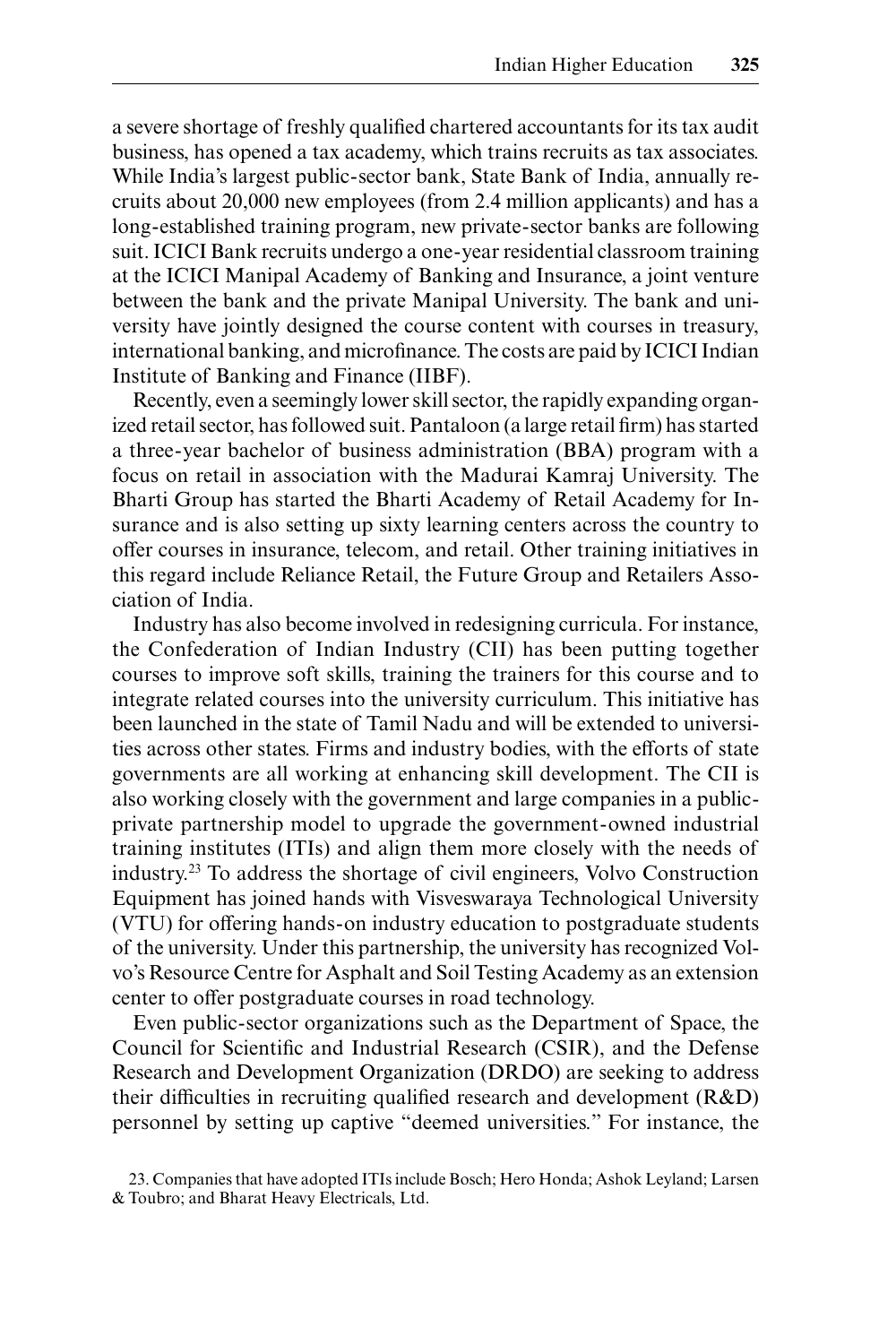Department of Space has set up the Indian Institute of Space Science and Technology, and the Department of Atomic Energy the National Institute of Science, Education, and Research. The Bhabha Atomic Energy Research Center (BARC) training schools (established by the founder fathers of India's atomic energy program in 1957), provided the scientific personnel for the Department of Atomic Energy for nearly a half- century. The programs were modeled on the Argonne International School of Nuclear Science and Engineering (1955) and Oak Ridge School of Reactor Technology (1950) in the United States where many of the BARC pioneers had been trained. This is now being transformed into a deemed-to-be university—the Homi Bhabha National Institute (HBNI). Faced with a shortage of trained personnel, the CSIR, a network of thirty- eight government laboratories in applied research, is planning to set up a research university. This would allow the CSIR to impart a quality education and award degrees and thereby create the human capital it desperately needs.

## 9.5.2 Buying Higher Education Abroad

Higher education and learning has always had a strong international flavor. Where political constraints make any change unfeasible and the supply of higher education institutions with any signaling effect is severely limited, there is an increasing tendency to purchase higher education overseas. Since the late 1990s, the number of students crossing borders to receive education has increased by more than 50 percent. It is estimated that the number of students from developing countries studying abroad is likely to double before 2015 and double again by 2025. While China has emerged as the largest country of origin for international students, there has been a surge of students from India as well.

International student outflows from India have been growing rapidly. In contrast to past decades when these outflows were more the result of low pay offs to skill rather than underinvestment in higher education capacity, with the rapid rise in skill premiums and the difficulties of access to quality institutions within the country, the latter has become more important. Data from the Indian government indicate that more than a quarter million Indian students were studying abroad in 2008 to 2009.<sup>24</sup> In 1993, there were barely 300 Indian students in Australia. In 2008 to 2009, the figure crossed 97,000. However, most of this increase has been either at the undergraduate level and (especially) master's level, not at the doctoral level.<sup>25</sup> Indeed, the number of S&E doctorates received by Indians in the United States peaked

<sup>24.</sup> Of these, 104,522 were in the United States; 97,035 were in Australia; 25,905 were in the United Kingdom; and 6,040 were in New Zealand. Figures are from a report of the Ministry of Overseas Indian Affairs cited in "Desi Students Are Latest Globe Trotters," *Sunday Times of India,* Bangalore, July 26, 2009, p 7.

<sup>25.</sup> More than 70 percent of Indian students in the United States were in graduate programs, IIE *Open Doors 2007.*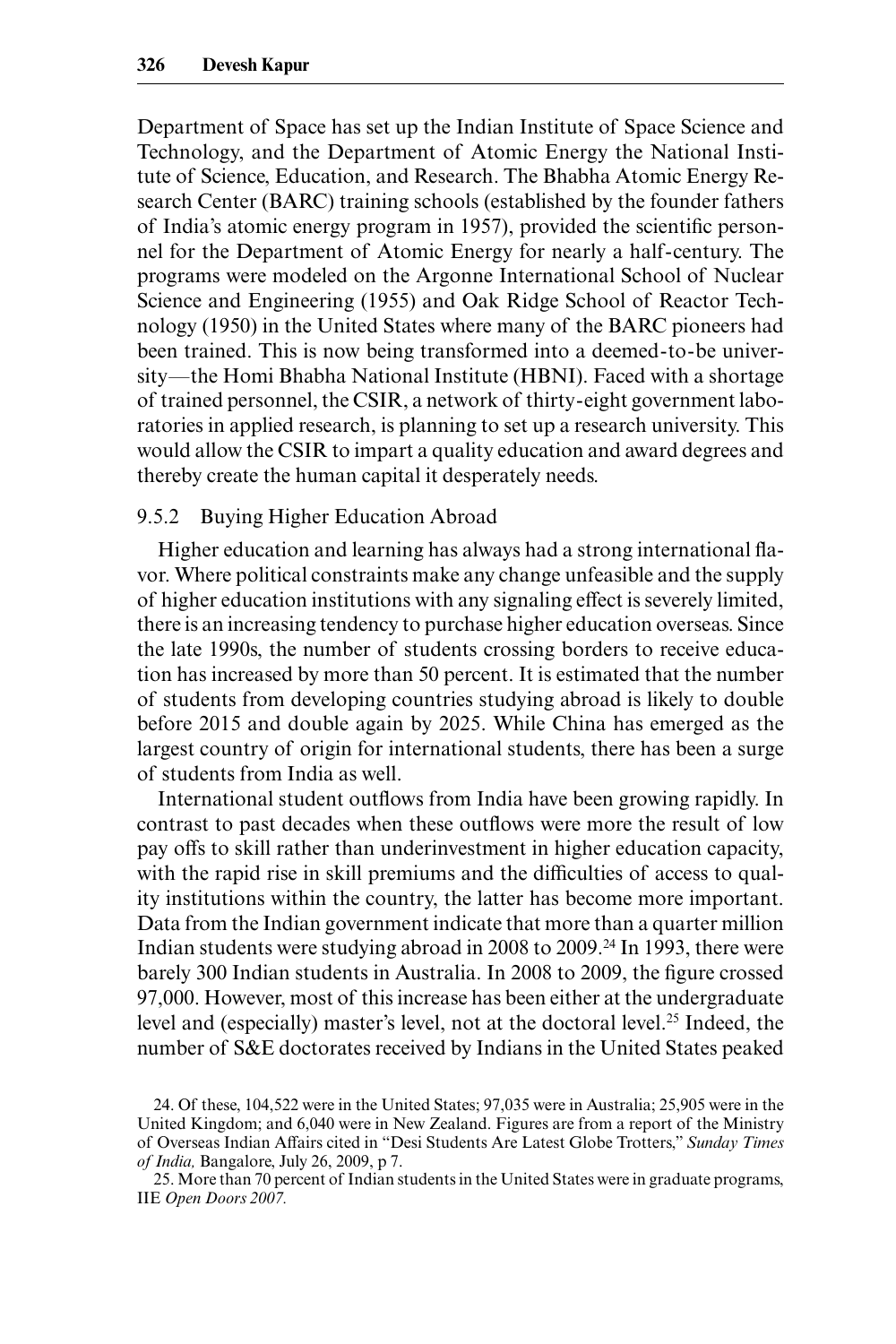in the late 1990s (around 1,300 annually) and subsequently declined to about 800 annually between 2001 to 2003.

Until about the mid- 1960s, Indians who went abroad for higher education tended to return. And when they did, the reentry vehicle was generally the public sector. From the mid- 1960s to the end of the millennium, return rates fell sharply, especially for those with advanced degrees. The pendulum has again begun to swing back, but with one key difference: the reentry of Indians with advanced degrees is now almost entirely to the private sector (especially the growing number of MNC R&D labs), with few joining public- sector research institutions. In the latter case, many researchers have postdoctoral experience abroad, rather than doctoral degrees (this is especially true of the biological sciences).

While there are many gains from these outflows, there are two significant costs. One, a large number of students, especially those engaged in research, do not return. Despite the increasing attractiveness of India, the percentage of Indians obtaining PhDs in S&E who had "definite plans to stay" in the United States increased from 56.3 percent in 1994 to 1997 to 62.7 percent in 2002 to 2005, even as the number of Indians obtaining PhDs in S&E declined by 30 percent (from 5,014 to 3,587). And two, students (and parents) incur very large expenditures, which are almost the same as the total higher education expenditures in the country—for a tiny fraction of the number of students in the country. While public higher education spending in India was about \$4.5 billion in 2006 to 2007, Indians were spending nearly \$3.5 billion buying higher education overseas (Kapur and Mehta 2008).

Although the number of students from developing countries seeking education abroad has sharply increased in recent years, the phenomenon itself is not new. What is newer, however, is the reverse: foreign higher education institutions, establishing programs in developing countries under a variety of arrangements ranging from cross- border franchised agreements, twinning agreements, joint programs, validation programs, subcontracting, and distance learning activities.<sup>26</sup> For example, the growing demand for nurses in India (and abroad) has led to a burgeoning number of private nursing schools. Although these are accredited by the Indian Council of Nursing, this carries little signaling value. Recently, a group of private nursing schools in India approached the Commission on Graduates of Foreign Nursing Schools (CGFNS), a statutory U.S. body, to create a set of standards that could become an imprimatur and have a distinct signaling value.<sup>27</sup> The importance of external validation mechanisms is likely to increase.

26. Under twinning arrangements, after initial training in their home country, students relocate overseas to receive their final training and degree from the foreign university. Under franchising programs, the entire program takes place in the home country, with the foreign institution providing curricula and assessment and certifying the program with the university crest on the degree.

27. Interview with Barbara Nichols, CEO, CGFNS, Cambridge, September 27, 2008.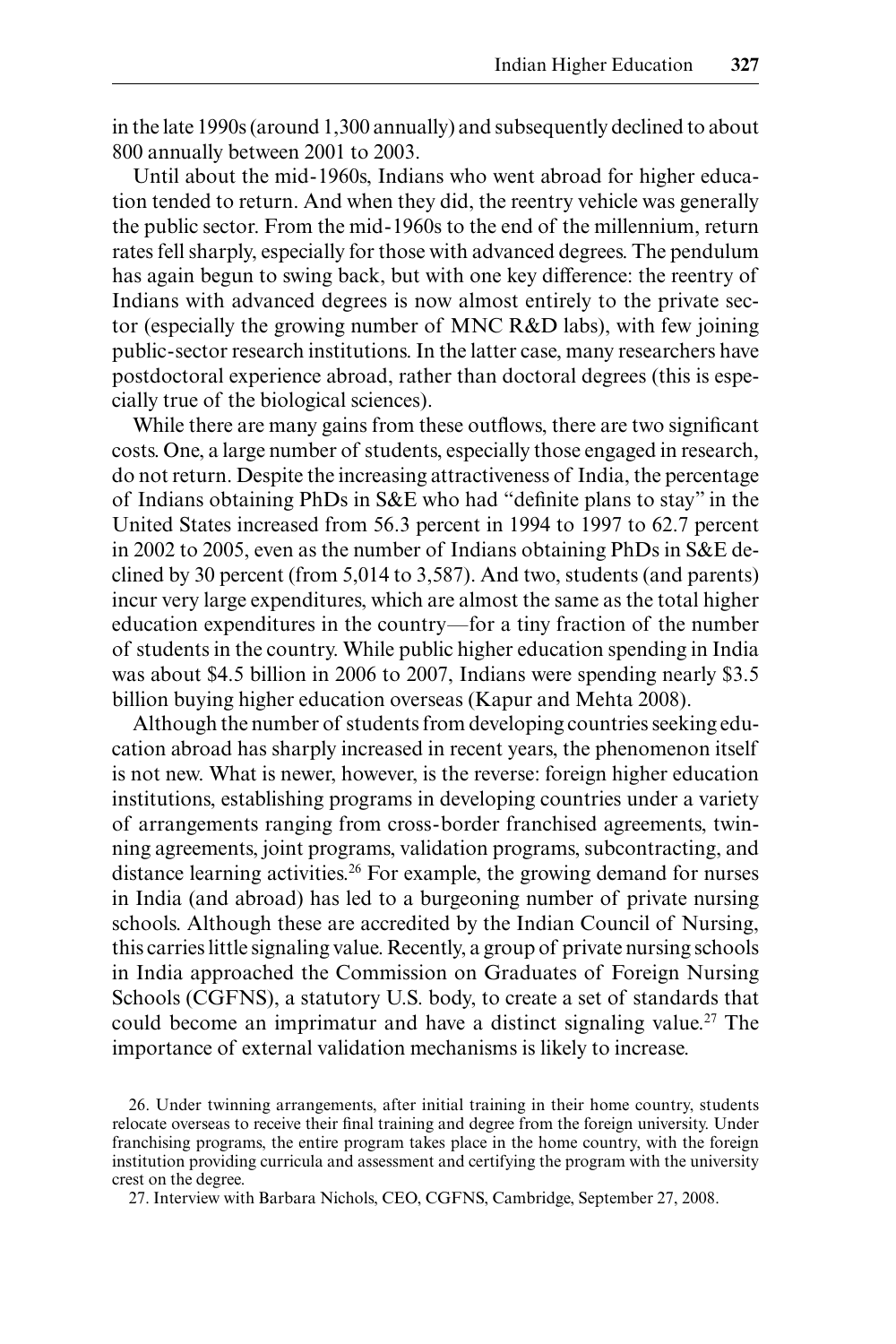The other alternative, attracting foreign higher education providers to India, has faced strong resistance. There is no dearth of critics who fear the entry effects of foreign providers of higher education. Some fear that foreign providers—by importing curricula with little consideration of local traditions and culture—might prove to be Trojan horses of cultural imperialism. Others argue that foreign providers arguably undermine the sovereignty of the state, especially in its capacity to regulate education and its nation building functions. A third concern is that because transnational education is aimed primarily at upper socioeconomic groups, foreign providers may simply engage in "cream- skimming," exacerbating inequities in access to tertiary education. A fourth concern is of an internal "brain-drain"wage differentials between faculty at public and private (foreign) institutions would result in public universities stripped of their most talented teachers.

These concerns must be juxtaposed against a reasonable counterfactual. It is not as if the current "closed" system higher education system has either sharply reduced social inequality or brought about exemplary "nation building." If the choice is between students going overseas and spending money there or spending it mainly at home, the latter is surely a less- worse option. Indeed, a policy of allowing any university ranked in the world's top 1,000 could only improve Indian higher education given the handful of Indian universities that make the grade, as noted earlier.

But India's political economy has made liberalization in this sector exceedingly difficult. However, the return of the Congress party led government in 2009 with a stronger mandate, and the weakening of the left parties led to renewed hopes that a policy change would occur. Such a change would require the government to pass a bill in parliament that could only occur if it ensured a level playing field between foreign and domestic suppliers with regard to the sensitive issue of social obligations, namely affirmative action. This would make it very unlikely that reputed foreign universities would enter India, at least at the undergraduate level. The few that might will confine their activities to graduate, specialized degrees.

#### 9.5.3 Virtual Education

Technology is driving another mechanism of availing of higher education—virtual education. Distance learning is not a new phenomenon in developing countries—students have enrolled in correspondence courses for decades, especially in teacher training programs.<sup>28</sup> But these classes had little interaction between faculty and students and were plagued by high dropout rates. However, significant improvements in technology in the past

<sup>28.</sup> In 1996, all of the five largest distance-learning programs were based in lower- or middle income countries (World Bank and UNESCO 2000). These include Anadolu University in Turkey, founded in 1982; China TV University, founded in 1979; Universitas Terbuka, Indonesia, founded in 1984; Indira Gandhi National Open University (IGNOU), India, founded in 1985; Sukhothai Thammathirat Open University, Thailand, founded in 1978.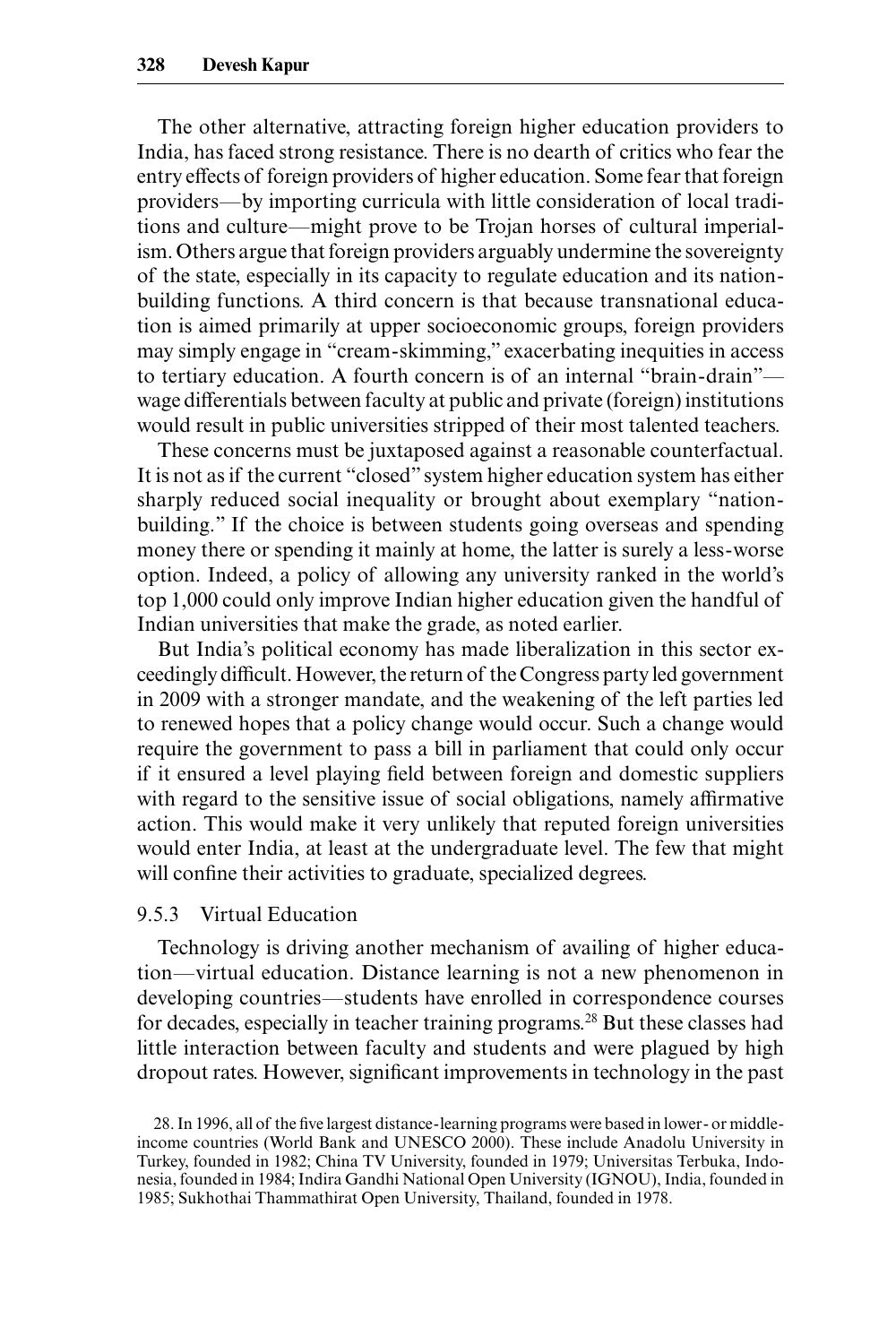decade have transformed these programs, drastically increasing their size and scope. Despite skepticism on numerous fronts, especially perceived weaknesses on key components of quality education—discussion, collaboration, and reasoning skills—virtual education has been increasing rapidly. There has been a dramatic expansion of resources available online, specifically through the use of "open courseware," in which high quality "open knowledge" materials, including course content, library collections, and research data is being made available online. In 2006, more than 100 higher education institutions and associated organizations from around the world launched the Open Courseware Consortium, each pledging to place course materials for at least ten courses online for free.<sup>29</sup> By reducing constraints on access to quality content and instruction at low cost, virtual education has much promise. Nonetheless, making these resources available online does not solve the problem of access for the less privileged without addressing the availability of affordable Internet access, which continues to be a critical impediment.

The principal driver of virtual education in India has been the Indira Gandhi National Open University (with more than 1.8 million students). Despite the brouhaha about India's IT prowess, until recently there were only limited attempts at leveraging its potential for virtual education. However, a recent joint venture funded by the Indian government that includes all Indian institutes of technology (IITs) and the Indian Institute of Science (IISc), called the National Programme on Technology Enhanced Learning (NPTEL), aims to enhance the quality of engineering education in the country by developing curriculum- based video and Web courses. Dissemination is through an agreement with Google and YouTube. The NPTEL YouTube channel covering the courses hosts about seventy- four courses currently and has had more than 1.3 million visitors. However, the didactic importance of this mechanism is unclear as yet.

A major handicap is that 80 percent of India's Internet connections are in the country's twelve largest cities (which account for about one- tenth of the population). To address this issue, the Indian government launched a new \$1 billion initiative in 2009—National Mission in Education through Information and Communication Technology—to provide content generation, connectivity, and computing infrastructure to all higher educational institutions across the country.

### **9.6 Conclusion**

The paper has argued that while there has been a substantial growth in higher education in India, whether measured by the number of students or

<sup>29.</sup> Other examples include Connexions, the Open University in the United Kingdom, and CMU's Open Learning Initiative. They offer some advantages in that they are specifically designed for online distance learning.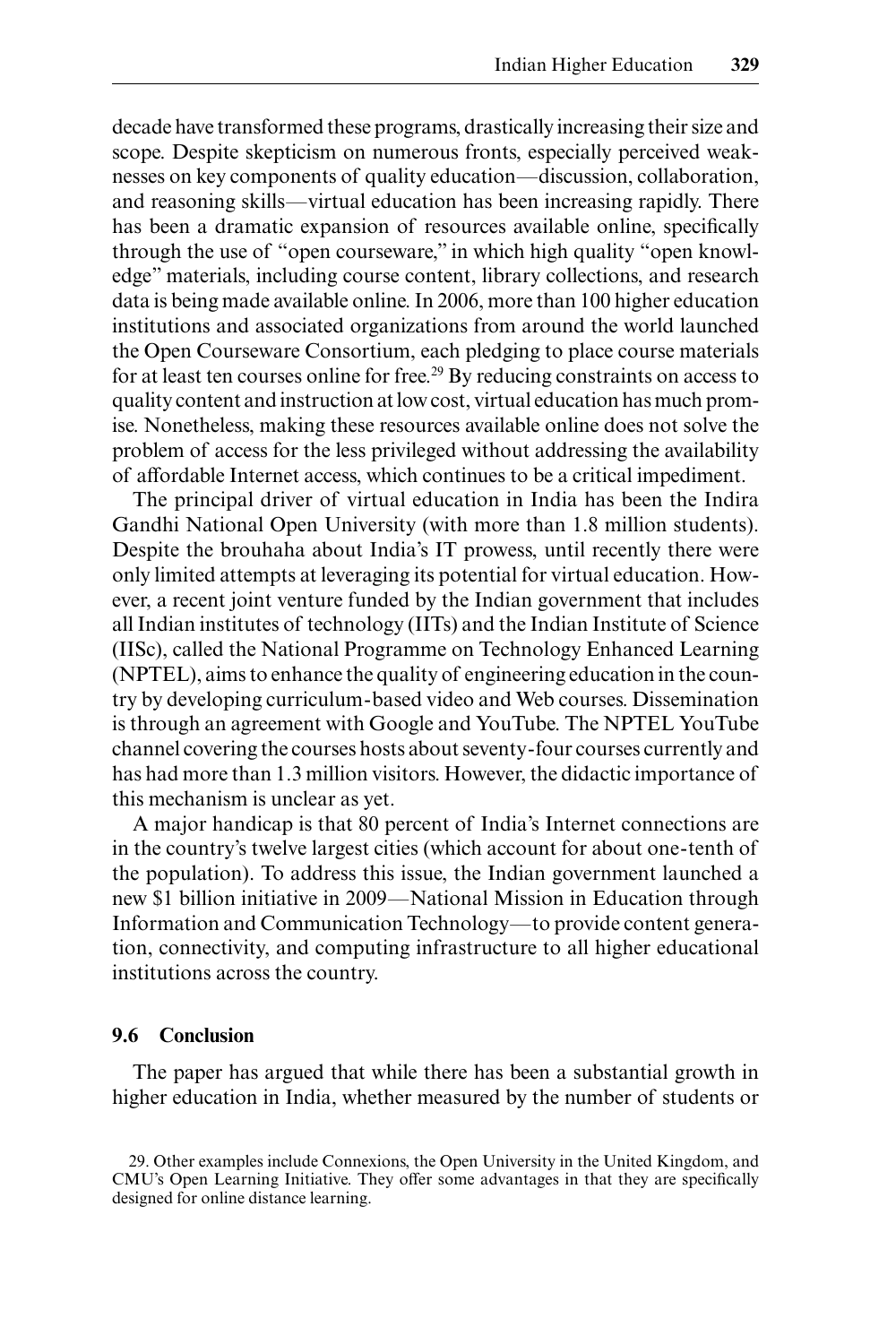expenditures (especially private), serious governance issues have hobbled the Indian university system. To the extent the Indian system has succeeded, it is largely the result of Darwinian selection mechanisms. The formal labor market invariably selects from such an enormous pool, with selection ratios often less than 1 percent, with the assumption that those selected may have limited skills but have the attributes to be trainable. A parallel surrogate higher education system has, however, evolved to impart job- related skills that are more akin to vocational education rather than a conventional university system.

In June 2009, a committee set up by the Indian government a year earlier submitted its report.<sup>30</sup> The report was a severe indictment of the Indian higher education system and largely corroborates many of the weaknesses emphasized in this paper. It called for sweeping changes to the regulatory system, abolishing the plethora of regulatory bodies and replacing them by a single body: a Commission for Higher Education and Research (CHER). In order to shield the new regulator against political pressures, the report emphasized that this commission be established through a constitutional amendment and have a constitutional status. It also highlighted the dangers of the growth of specialized institutions of higher education in the country at the cost of broad- based universities, short- changing the possibilities of a broad- based undergraduate education and cross- fertilization of ideas across disciplines. At the time of writing this paper, however, it was unclear if the Indian government would adopt the roadmap for reforms suggested by this commission or put into place some other ideas.

In addition, this paper also raises fundamental questions about just what we mean about higher education and the purposes it serves. Beyond selection, it is unclear what is the value added by higher education in India. It is entirely possible that the limited numbers of good higher education institutions benefit the few who have access to them and crowd out from labor markets others with similar ability but who lack access. Furthermore, with formal educational qualifications becoming more prevalent, the pressures to get credentialed are mounting, without the corresponding skills and training. However, just as an arms race does not lead to greater security despite much greater spending, the upward spiral in education credentialing in India, as elsewhere, may not yield social benefits commensurate to the expenditure (e.g., Wolf 2004; Murray 2008).

The success of the evolving surrogate education system has (at least now) depended mainly on drastic selection mechanisms and the ability to pay private providers. But for the vast majority of graduates with worthless degrees, who are not selected into these training programs and left to the

<sup>30.</sup> Government of India, *Report of the Committee to Advise on Renovation and Rejuvenation of Higher Education,* June 2009. The report is also known as the Yash Pal Committee report after the Chairman of the Committee that drafted the report.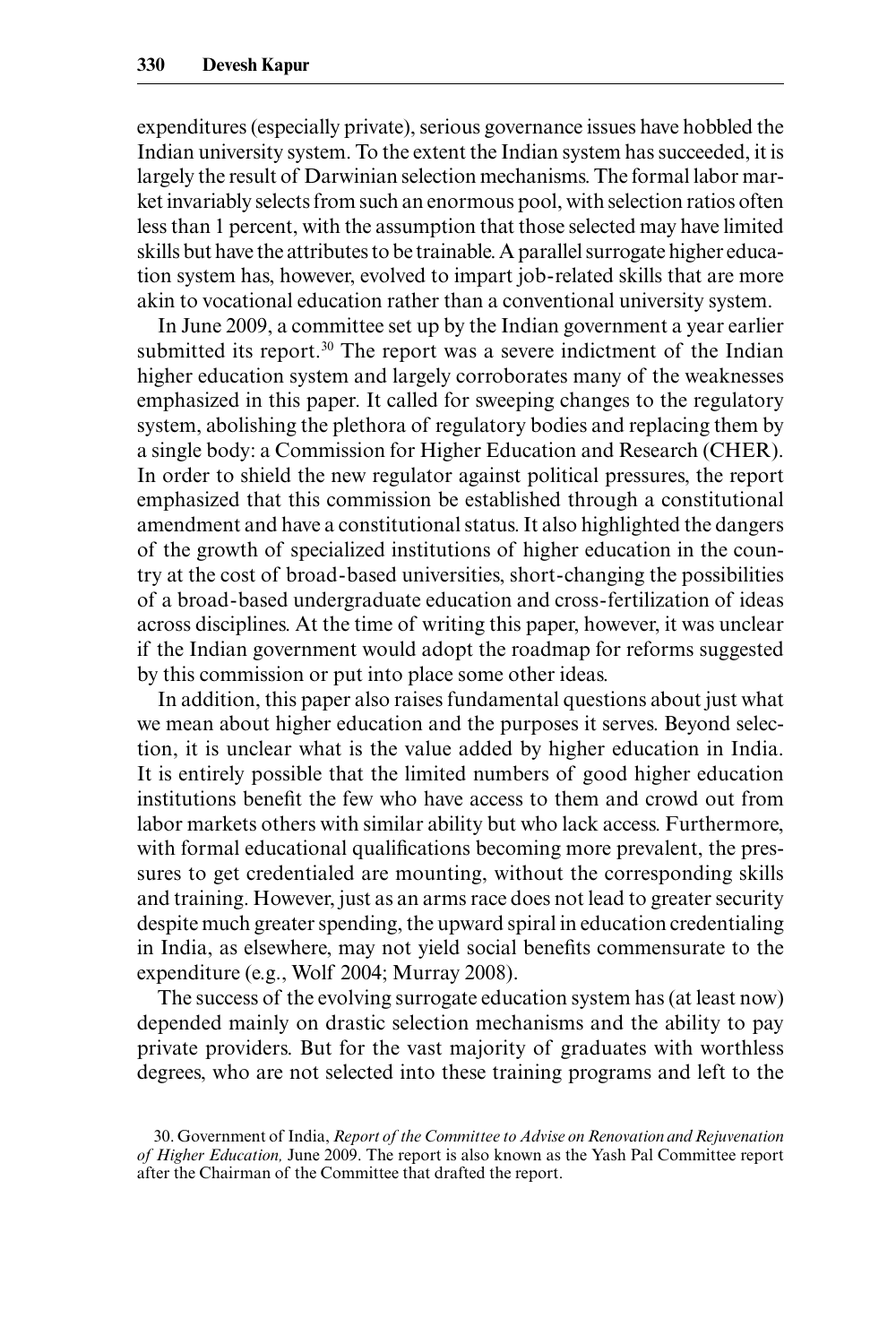vagaries of the informal sector, the risk of being locked into low productivity occupations is very real. The rapid increase in the number of credentialed but poorly educated young people posed significant political challenges for India in the 1970s at a time of economic stagnation. In an era of rapid growth these dangers are less apparent—but the sharp increase in their numbers and expectations, coupled with weak formal job market prospects for the majority of India's graduates, may well come back to haunt the country if its growth falters.

Even otherwise success in labor markets does not imply success in knowledge creation. India's knowledge needs in areas with large public goods pay offs, in social sciences and a host of basic sciences, be it climate change, health economics, infectious diseases, or agricultural technologies, have been woefully neglected. The Achilles heel of the system is that higher education in India has become so completely focused on professional education that the less instrumental aspects of higher education—research and training in the "liberal arts" and "pure" sciences—have atrophied significantly.<sup>31</sup> It is hard to gauge the long- term effects of this decline because there is little agreement on even the most fundamental question about higher education: what is the purpose of higher education? To train people for a labor force or train a labor force that is, in turn, trainable by employers? To create a middle class? Be an engine of innovation? Provide a ladder for social mobility or create national elites? To influence and mold the minds of young people? If the answer is "all of the above" (however weakly), the prognosis may be less bright than currently thought.

Given the enormous pool of young people in India, the future of India's higher education system will have considerable effects on the U.S. higher education system given that students from India constitute the largest number of foreign students in the United States. In the foreseeable future, at least that demand will remain, given the growing cohort of India students and the weaknesses of the Indian higher education system. However, the more noticeable change is likely to come when India modifies its policies to attract foreign universities and a new generation of Indian higher education institutions gets established. During the 1950s and 1960s, the collaboration between U.S. and Indian institutions established some of India's leading higher education institutions (see box 9.1). While those arrangements will not be precisely replicated, there are likely to be growing linkages between the large number of new central government as well as private institutions that are being set up and U.S.- based institutions on faculty training and exchanges, pedagogy, collaborative research programs, and student

<sup>31.</sup> For a view on India's attempts at improving science education, see Shobo Bhattacharya, "India's Education Experiment in Basic Sciences: The IISER Solution," *India in Transition,* January 7, 2009, http://casi.ssc.upenn.edu/iit/Bhattacharya.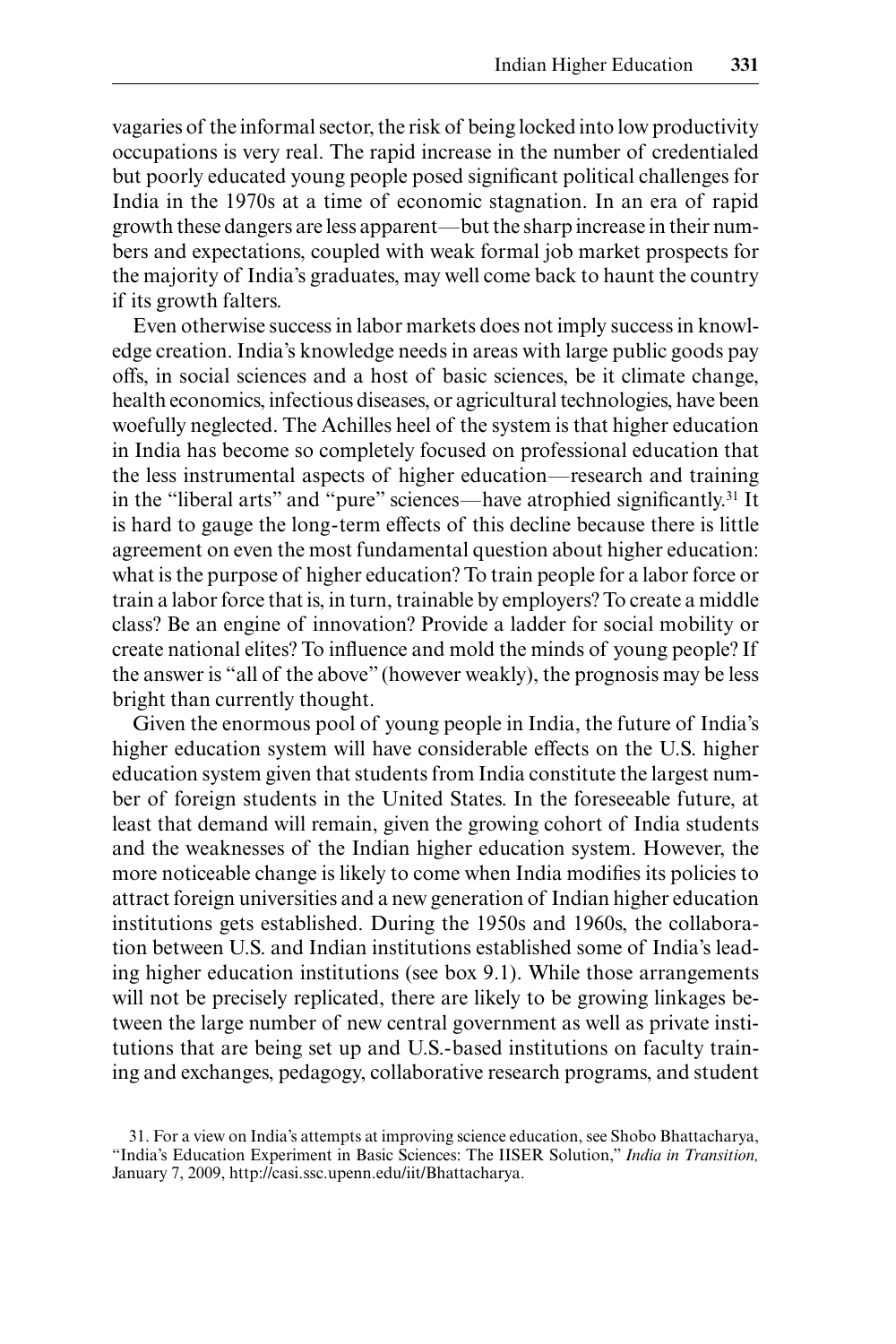## **Box 9.1 Examples of successful United States- India collaborations in higher education**

Successful collaborations between the United States and India have a left a strong legacy, not just for India but for the United States as well. The Indian Institute of Technology, Kanpur, established in 1959, benefited in its first decade from the Kanpur Indo-American Programme, where a consortium of nine U.S. universities (Massachusetts Institute of Technology [MIT]; University of California, Berkeley; California Institute of Technology; Princeton University; Carnegie Institute of Technology; University of Michigan; Ohio State University; Case Institute of Technology; and Purdue University) helped set up the research laboratories and academic programs. The Indian Institute of Management, Ahmedabad established in 1961, collaborated with Kellogg School, Wharton School, and Harvard Business School in its initial years, while Indian Institute of Management, Calcutta, was developed in collaboration with MIT's Sloan School of Management and the Ford Foundation. Faculty training and program design were the key elements in these collaborations.

A less heralded, but equally successful collaboration, was the U.S. role in developing Indian agriculture higher education institutions. During the 1960s and 1970s, the Ford Foundation financed a largescale extension build up, the Rockefeller Foundation helped strengthen agricultural research, and the United States Agency for International Development (USAID) helped conceptualize and finance a new institutional innovation—state agricultural universities. Because of the lack of knowledge about U.S. institutions, the Rockefeller Foundation awarded ninety short- term travel grants to Indian scientists and teachers to visit agricultural colleges and experiment stations in the United States between 1959 and the early 1970s, while resisting pressures to invest in university buildings and equipment.

In the 1950s, an Indian delegation visited the United States. Impressed by the contribution of the land grant universities, it recommended the establishment of at least one state agricultural university (SAU) per state. In 1960, India decided to create SAUs that were directly responsible to the states and outside the control of the Ministry of Education. The USAID provided funding for five American universities to enter into partnerships with nine of the newly established SAUs. The five American universities supplied 300 professors on assignments of two or more years to these nine Indian universities. An Agricultural Universities Commission was established in 1960. The Indian government invited the Rockefeller Foundation to help to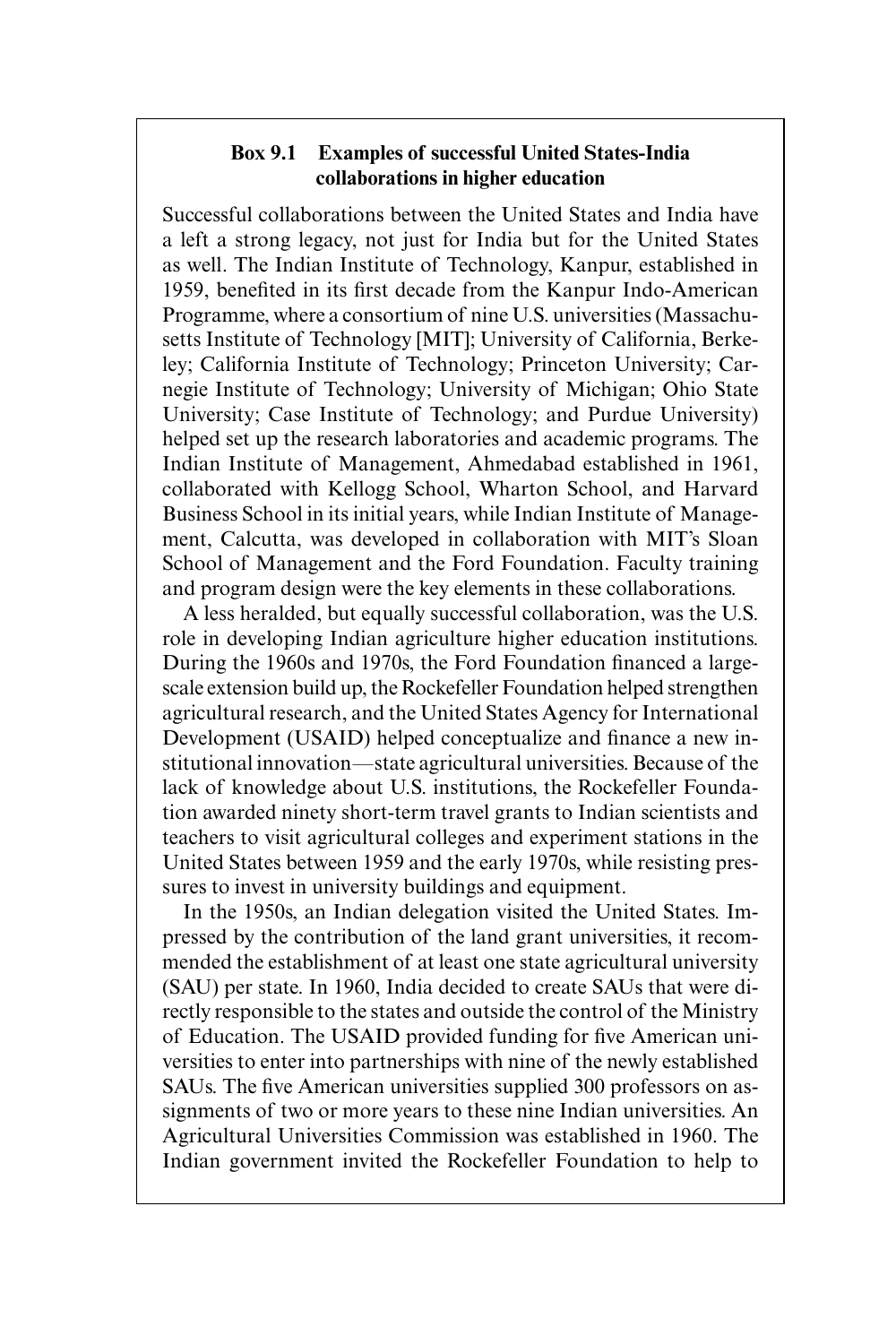help to craft a system of core institutions to support the development and spread of the Green Revolution and the Ford Foundation to help the Indian Council of Agricultural Research build centers of excellence to serve all of India at some of the state universities during the 1960s.

Today, the Gates Foundation is poised to play a similar role by assisting in the establishment of new public health schools in India to address India's poor record in this area. These collaborations have not only served India well through a cadre of excellent engineering and managerial human capital, and the technological basis for India's agricultural growth, but also helped supply the United States with excellent talent who over time created strong bridges between the two countries.

exchanges. In addition, programmatic research in global goods, such as sustainable agriculture, climate change, energy, transport, tropical diseases, and water, are likely to grow as well. India will represent one of the biggest overseas opportunities for U.S. higher education well into the future.

## **References**

- Agarwal, Pawan. 2006. Higher education in India: The need for change. ICRIER Working Paper no. 180. New Delhi, India: Indian Council for Research on International Economic Relations.
- Basant, Rakesh, and Sen, Gitanjali. 2009. Who participates in higher education in India? Rethinking the role of affirmative action. Ahmedabad: Indian Institute of Management Working Paper no. 2009-11-01.
- Chakravarty, Sujoy, and Eswaran Somanathan. 2008. Discrimination in an elite labour market? Job placements at the Indian Institute of Management—Ahmedabad. Indian Statistical Institute Discussion Paper no. 08- 01. Delhi, India: Indian Statistical Institute.
- Dutta, Puja Vasudeva. 2006. Returns to education: New evidence for India, 1983– 1999. *Education Economics* 14 (4): 431-51.
- Goldberg, Pinelopi Koujianou, and Nina Pavcnik. 2007. Distributional effects of globalization in developing countries. *Journal of Economic Literature* 45 (1):  $39 - 82.$
- Kademani, B. S., Anil Sagar, and Vijai Kumar. 2006. Indian science & technology research: A scientometric mapping based on Science Citation Index. http://www .scientificcommons.org/17474092.
- Kapur, Devesh, and Megan Crowley. 2008. Beyond the ABCs: Higher education and developing countries. Center for Global Development Working Paper no. 139. Washington, DC: Center for Global Development.
- Kapur, Devesh, and Pratap Mehta. 2008. Mortgaging the future? Indian higher education. Brookings- NCAER India Policy Forum 2007.